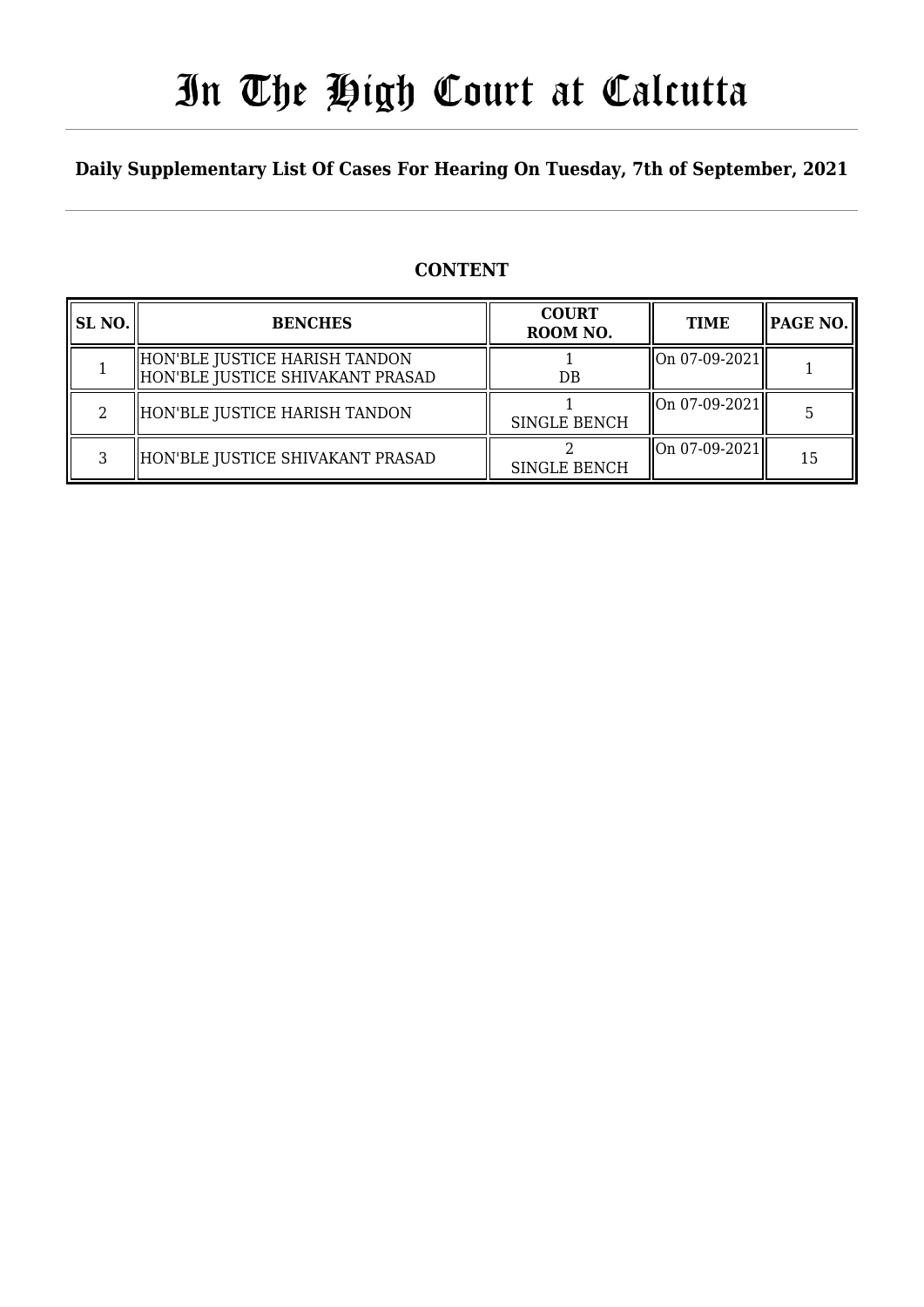

# Calcutta High Court

## **In The Circuit Bench at Port Blair**

## **Appellate Side**

**DAILY CAUSELIST For Tuesday The 7th September 2021**

**COURT NO. 1**

**DIVISION BENCH (DB)**

**HON'BLE JUSTICE HARISH TANDON HON'BLE JUSTICE SHIVAKANT PRASAD**

|              |                               | <b>TO BE MENTIONED</b>                                                    |                      |                                       |
|--------------|-------------------------------|---------------------------------------------------------------------------|----------------------|---------------------------------------|
| $\mathbf{1}$ | FMAT/2/2021                   | SHIV CHARAN MAJHI AND<br><b>OTHERS</b><br><b>VS</b><br><b>RADHA BAI</b>   | <b>KMB JAYAPAL</b>   |                                       |
|              | IA NO: CAN/2/2021, CAN/1/2021 |                                                                           |                      |                                       |
| 2            | CRA/2/2021                    | RAGHUNATH MONDAL<br><b>VS</b><br>THE STATE                                | DEEP CHAIM KABIR     |                                       |
|              | IA NO: CRAN/1/2021            |                                                                           |                      |                                       |
| 3            | CRA/7/2021                    | SUBHAM MAZUMDER<br><b>VS</b><br>THE STATE                                 | D.ILANGO             |                                       |
|              |                               | <b>MOTION</b>                                                             |                      |                                       |
| 4            | WPA(P)/163/2021               | C.G.SAJI KUMAR<br><b>VS</b><br>THE LIEUTENANT<br><b>GOVERNOR AND ORS.</b> | K.VIJAY KUMAR        | <b>KRISHNA RAO</b>                    |
|              |                               | <b>FOR ADMISSION</b>                                                      |                      |                                       |
| 5            | SAT/4/2020                    | NIL CHANDRA DAS<br><b>VS</b><br>SABITA MONDAL AND ORS.                    | <b>ANANDA HALDER</b> | <b>ABHIROOP</b><br><b>CHAKRABORTY</b> |
|              | IA NO: CAN/1/2021             |                                                                           |                      |                                       |
| 6            | SAT/5/2020                    | ARJUN SINGH<br><b>VS</b><br>DINESH KUMAR SHARMA                           | <b>ANJILI NAG</b>    |                                       |
| wt7          | SAT/6/2020                    | ARJUN SINGH<br><b>VS</b><br>DINESH KUMAR SHARMA                           | <b>ANJILI NAG</b>    |                                       |
| 8            | SAT/10/2020                   | ANANTA<br><b>VS</b><br>RAMACHANDER AND ANR.                               | K.M.B.JAYAPAL        | <b>ANJILI NAG</b>                     |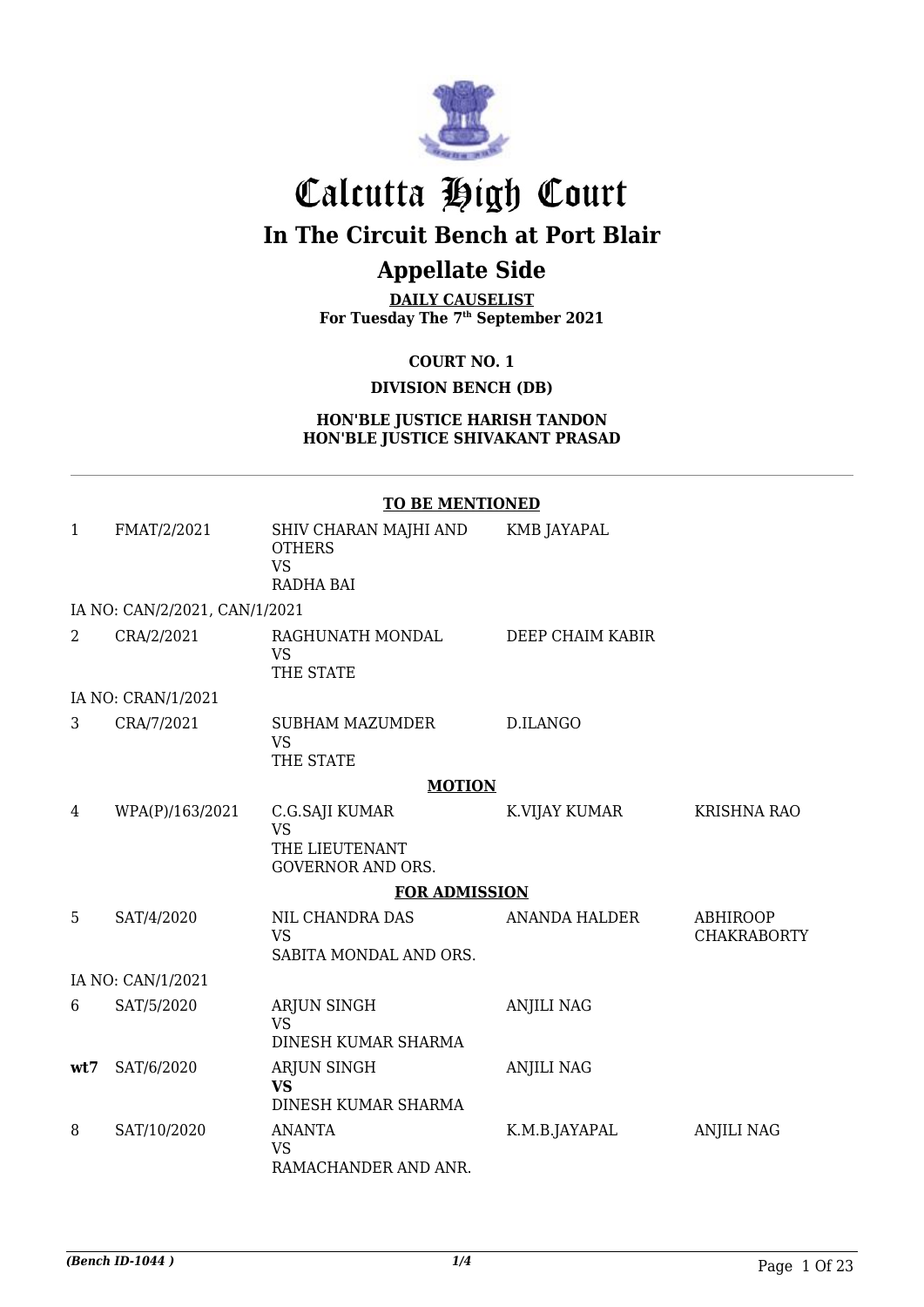| 9  | SAT/1/2021                                | KHITISH MALLICK<br><b>VS</b><br>LAKHAN HALDER AND<br><b>OTHES</b>                                                      | <b>ANIL KUMAR</b><br><b>CHAKRABORTY</b> |                                        |
|----|-------------------------------------------|------------------------------------------------------------------------------------------------------------------------|-----------------------------------------|----------------------------------------|
|    | IA NO: CAN/1/2021, CAN/2/2021             |                                                                                                                        |                                         |                                        |
|    |                                           | <b>APPLICATION</b>                                                                                                     |                                         |                                        |
| 10 | MAT/826/2020                              | K.NACHAMMAL<br><b>VS</b><br>KAMAL RESTAURANT AND<br><b>BAR AND ORS.</b>                                                | SANTANU MAJI                            | ANJILI NAG,<br><b>KRISHNA RAO</b>      |
|    | IA NO: CAN/2/2021, CAN/3/2021, CAN/1/2021 |                                                                                                                        |                                         |                                        |
| 11 | MA/7/2021<br>IN WP 11/2021                | THE LIEUTENANT<br><b>GOVERNOR AND ANR.</b><br><b>VS</b><br>NANI GOPAL DAS AND ANR.                                     | KRISHNA RAO                             |                                        |
|    | IA NO: CAN/1/2021                         |                                                                                                                        |                                         |                                        |
| 12 | MA/10/2021<br>IN WP 268/2019              | SMTI. M. DAMAYANTI<br>VS<br>SMTI. S. KEDERAMMA AND<br>03 ORS.                                                          | MS. A. S. ZINU                          |                                        |
|    | IA NO: CAN/1/2021                         |                                                                                                                        |                                         |                                        |
| 13 | MA/11/2021<br>IN WP 280/2019              | L.SUKURAJAN<br><b>VS</b><br>THE ANDAMAN AND<br>NICOBAR ADMINISTRATION<br>AND ORS.                                      | K.M.B.JAYAPAL,<br>G.MINI                |                                        |
| 14 | MA/12/2021<br>IN WP 300/2019              | HASMUKH A.SHAH<br><b>VS</b><br>THE ANDAMAN AND<br>NICOBAR ADMINISTRATION<br>AND ORS.                                   | K.M.B.JAYAPAL                           |                                        |
| 15 | MA/13/2021<br>IN WP 312/2019              | MELMARUVATHUR<br>SUYAMBU ADIPARASAKTHI<br>VAZHIPATTU MANDRAM<br><b>VS</b><br>THE ANDAMAN AND<br>NICOBAR ADMINISTRATION | K.M.B.JAYAPAL,<br>G.MINI                |                                        |
| 16 | MA/14/2021<br>IN WP 301/2019              | PRIYANKA LAKRA<br><b>VS</b><br>THE ANDAMAN AND<br>NICOBAR ADMINISTRATION<br>AND ORS.                                   | K.M.B.JAYAPAL,<br>G.MINI                |                                        |
|    |                                           | <b>FOR HEARING</b>                                                                                                     |                                         |                                        |
| 17 | MA/6/2018<br>IN WP 163/2016               | THE ANDAMAN AND<br>NICOBAR ADMINISTRATION<br>AND ORS.<br><b>VS</b><br>SHYAMAL CHOWDHURY                                | <b>KRISHNA RAO</b>                      |                                        |
|    | IA NO: CAN/1/2021                         |                                                                                                                        |                                         |                                        |
| 18 | FA/1/2019                                 | <b>ASHIM NANDI</b><br><b>VS</b><br>RINA BEPARI                                                                         | <b>ANJILI NAG</b>                       | <b>RINA BEPARI IN</b><br><b>PERSON</b> |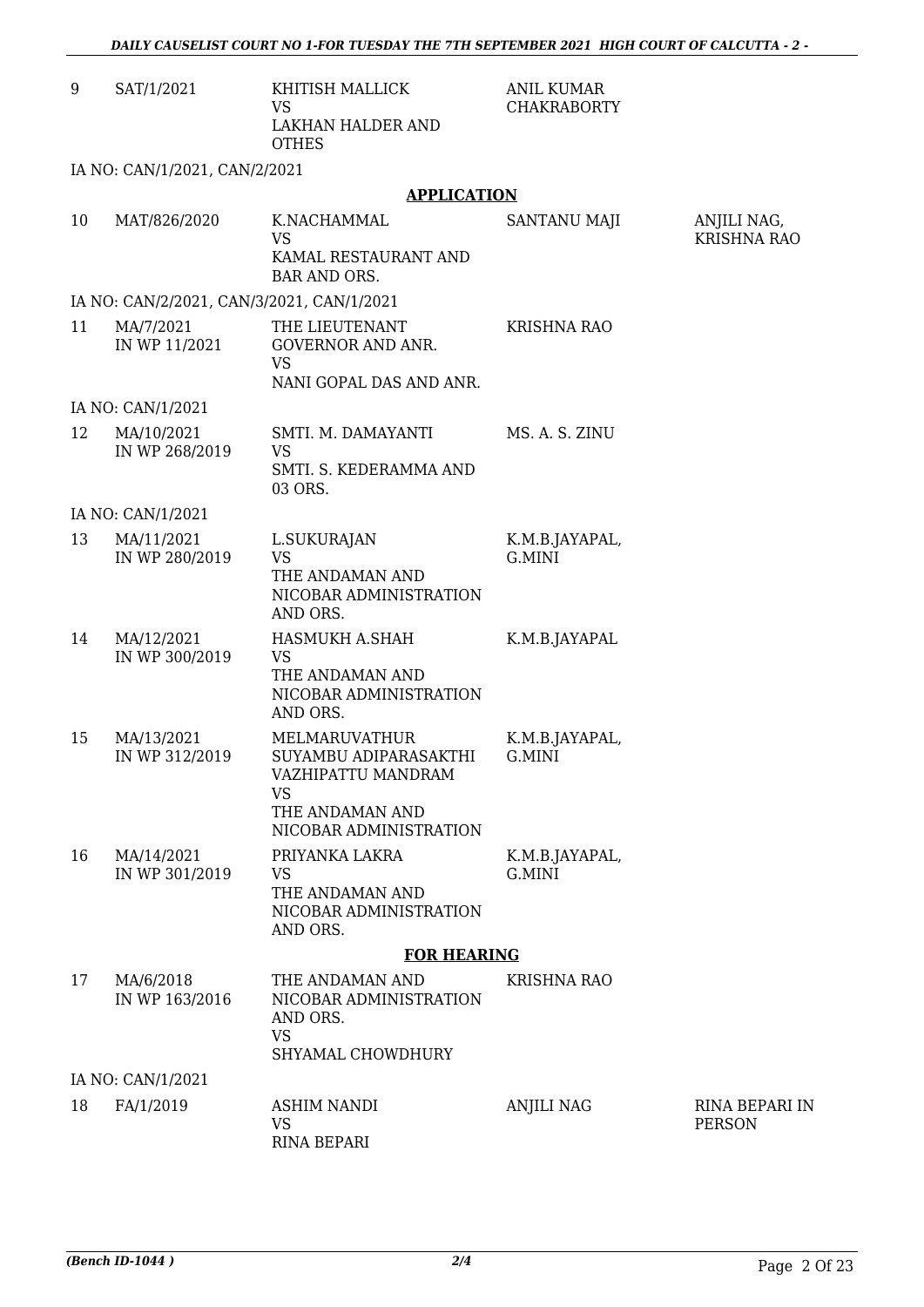#### *DAILY CAUSELIST COURT NO 1-FOR TUESDAY THE 7TH SEPTEMBER 2021 HIGH COURT OF CALCUTTA - 3 -*

| 19 | CRA/1/2019                    | <b>BAIRUS KERKETTA</b><br><b>VS</b><br>THE STATE                                                                          | D.ILANGO             | <b>KRISHNA RAO</b>                   |
|----|-------------------------------|---------------------------------------------------------------------------------------------------------------------------|----------------------|--------------------------------------|
| 20 | FMAT/4/2019                   | THE EXECUTIVE ENGINEER<br><b>VS</b><br>C.V.THOMAS                                                                         | <b>KRISHNA RAO</b>   | <b>GOPALA BINNU</b><br><b>KUMAR</b>  |
| 21 | CRA/7/2019                    | THE STATE<br>VS<br>A.MOHAN @ VELU                                                                                         | <b>KRISHNA RAO</b>   | RAKESH PAL<br><b>GOBIND</b>          |
|    | IA NO: CRAN/1/2021            |                                                                                                                           |                      |                                      |
| 22 | CRA/8/2019                    | KARTICK SAHA<br><b>VS</b><br>THE STATE                                                                                    | <b>KRISHNA RAO</b>   | A.S.ZINU                             |
| 23 | WP.CT/90/2019                 | <b>SELVARAJ RAJU</b><br><b>VS</b><br>UNION OF INDIA AND ORS.                                                              | <b>K.SABIR</b>       | <b>SIVABALAN</b>                     |
| 24 | FAT/3/2020                    | <b>A.SELVAKUMAR</b><br><b>VS</b><br>S.BHUVANESHWARI                                                                       | K.M.B.JAYAPAL        |                                      |
| 25 | MA/8/2020<br>IN WP 276/2019   | M/S SOORAJ TRADERS<br><b>VS</b><br>ANDAMAN AND NICOBAR<br>ADMINISTRATION AND<br>ORS.                                      | <b>V.D.SIVABALAN</b> | <b>TULSI LALL</b>                    |
| 26 | MA/9/2020                     | THE HON'BLE LT.<br><b>GOVERNOR AND ORS.</b><br><b>VS</b><br>ANDAMAN SARVAJANIK<br>NIRMAN VIBAGH MAZDOOR<br>SANGH AND ORS. | <b>KRISHNA RAO</b>   | <b>GOPALA BINNU</b><br><b>KUMAR</b>  |
|    | wt27 MA/10/2020               | THE GENERAL MANAGER<br><b>VS</b><br>R.ALANGARAM AND SONS<br>AND ORS.                                                      | <b>ANJILI NAG</b>    | <b>GOPALA BINNU</b><br><b>KUMAR</b>  |
|    | wt28 WPA/162/2019             | THE DEPUTY<br><b>CONSERVATOR OF</b><br><b>FORESTS</b><br><b>VS</b><br>P.TATA RAO AND OTHERS                               | <b>KRISHNA RAO</b>   | <b>GOPALA BINNU</b><br><b>KUMAR</b>  |
| 29 | MA/17/2020<br>IN WP 269/2019  | LAKHI KUMARI MONDAL<br><b>VS</b><br>THE LIEUTENANT<br><b>GOVERNOR AND ORS.</b>                                            | MOHD. TABRAIZ        | KRISHNA RAO, ARUL<br><b>PRASANTH</b> |
|    | IA NO: CAN/2/2021, CAN/1/2021 |                                                                                                                           |                      |                                      |
| 30 | MA/34/2020                    | THE LIEUTENANT<br><b>GOVERNOR AND ORS.</b><br><b>VS</b><br>CAPT. ALAGURAJ AND ORS.                                        | KRISHNA RAO          | <b>ANJILI NAG</b>                    |
|    | IA NO: CAN/1/2021             |                                                                                                                           |                      |                                      |
| 31 | WP.CT/51/2020                 | THE LIEUTENANT<br><b>GOVERNOR AND ORS.</b><br><b>VS</b><br>P. KATHIRESAN AND ANR.                                         | <b>KRISHNA RAO</b>   | G. BINNU KUMAR                       |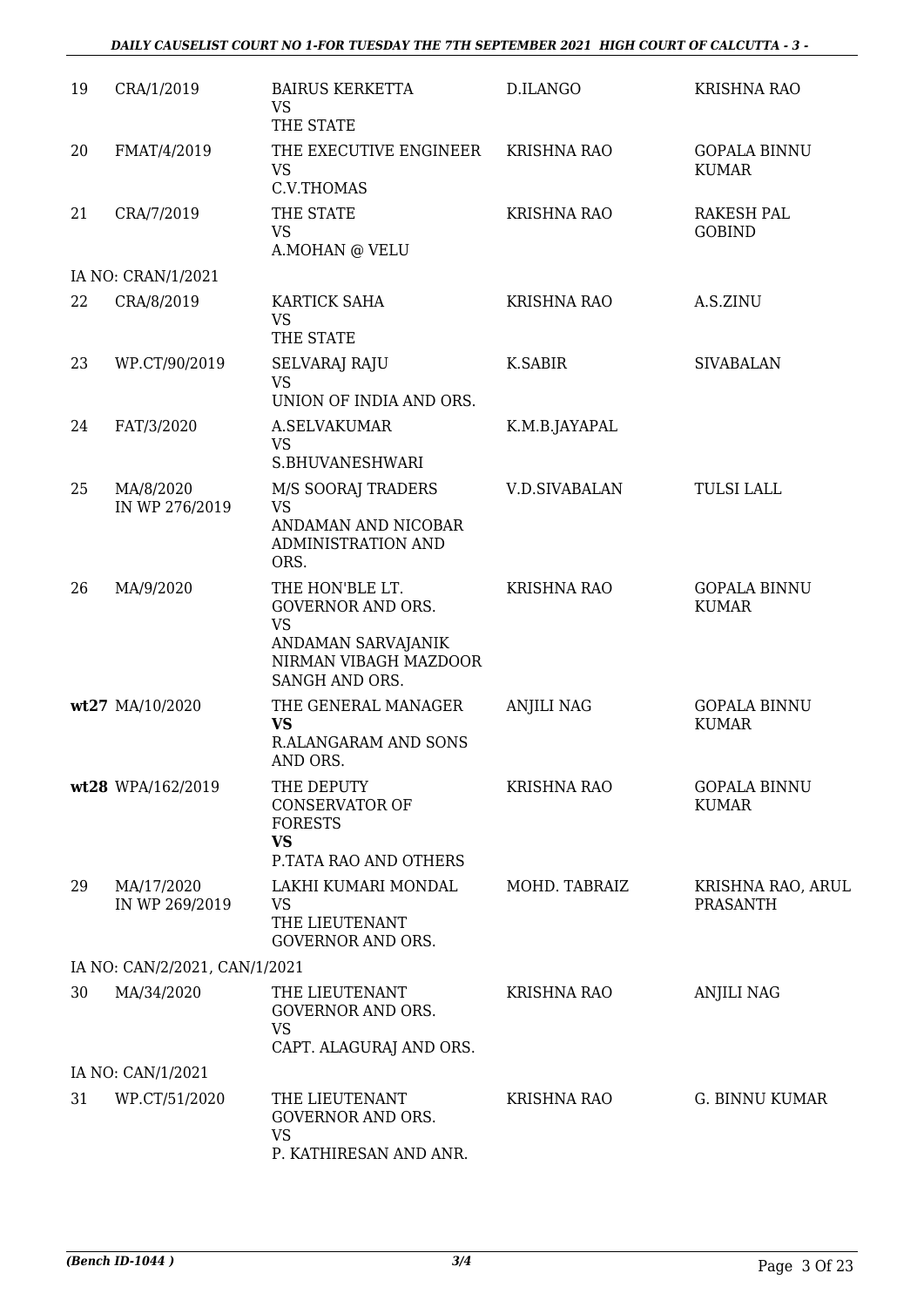| 32 | WPA(P)/81/2020      | ANDAMAN CHAMBER OF<br><b>COMMERCE AND INDUSTRY</b><br><b>VS</b><br>THE LIEUTENANT                                                                     | MD. TABRAIZ                         | <b>ARUL PRASANTH</b>                 |
|----|---------------------|-------------------------------------------------------------------------------------------------------------------------------------------------------|-------------------------------------|--------------------------------------|
|    | wt33 WPA(P)/84/2020 | <b>GOVERNOR AND ORS.</b><br>ANDAMAN AND NICOBAR<br><b>ISLANDS REAL ESTATE</b><br><b>ASSOCIATION</b><br><b>VS</b><br>THE LIEUTENANT<br><b>GOVERNOR</b> | MD. TABRAIZ                         | <b>ARUL PRASANTH</b>                 |
| 34 | WPA(P)/82/2020      | P.KANNAN<br><b>VS</b><br>THE LIEUTENANT<br><b>GOVERNOR AND ORS.</b>                                                                                   | K.M.B JAYAPAL                       | <b>KRISHNA RAO</b>                   |
| 35 | WP.CT/132/2020      | THE LIEUTENANT<br><b>GOVERNOR AND ORS.</b><br><b>VS</b><br>D.C.SUBRAMANYAM AND<br>ORS.                                                                | <b>KRISHNA RAO</b>                  | PHATIK CHANDRA<br><b>DAS</b>         |
| 36 | MAT/739/2020        | COASTAL SEAWAYS ISLAND<br>PVT. LTD. AND ANR.<br><b>VS</b><br>ANDAMAN AND NICOBAR<br>STATE COOPERATIVE BANK<br>LIMITED AND ANR.                        | <b>GOPALA BINNU</b><br><b>KUMAR</b> | K.V.VISWANATHAN,<br><b>U.S.MENON</b> |
|    | IA NO: CAN/1/2021   |                                                                                                                                                       |                                     |                                      |
| 37 | FAT/1/2021          | RAM CHANDER<br><b>VS</b><br><b>ANANTA</b>                                                                                                             | <b>ANJILI NAG</b>                   | KMB JAYAPAL                          |
| 38 | MA/5/2021           | THESLEEMA M.K.<br><b>VS</b><br>ANDAMAN AND NICOBAR<br><b>ADMINISTRATION AND</b><br>ORS.                                                               | N.A.KHAN                            | <b>KRISHNA RAO</b>                   |

IA NO: CAN/1/2021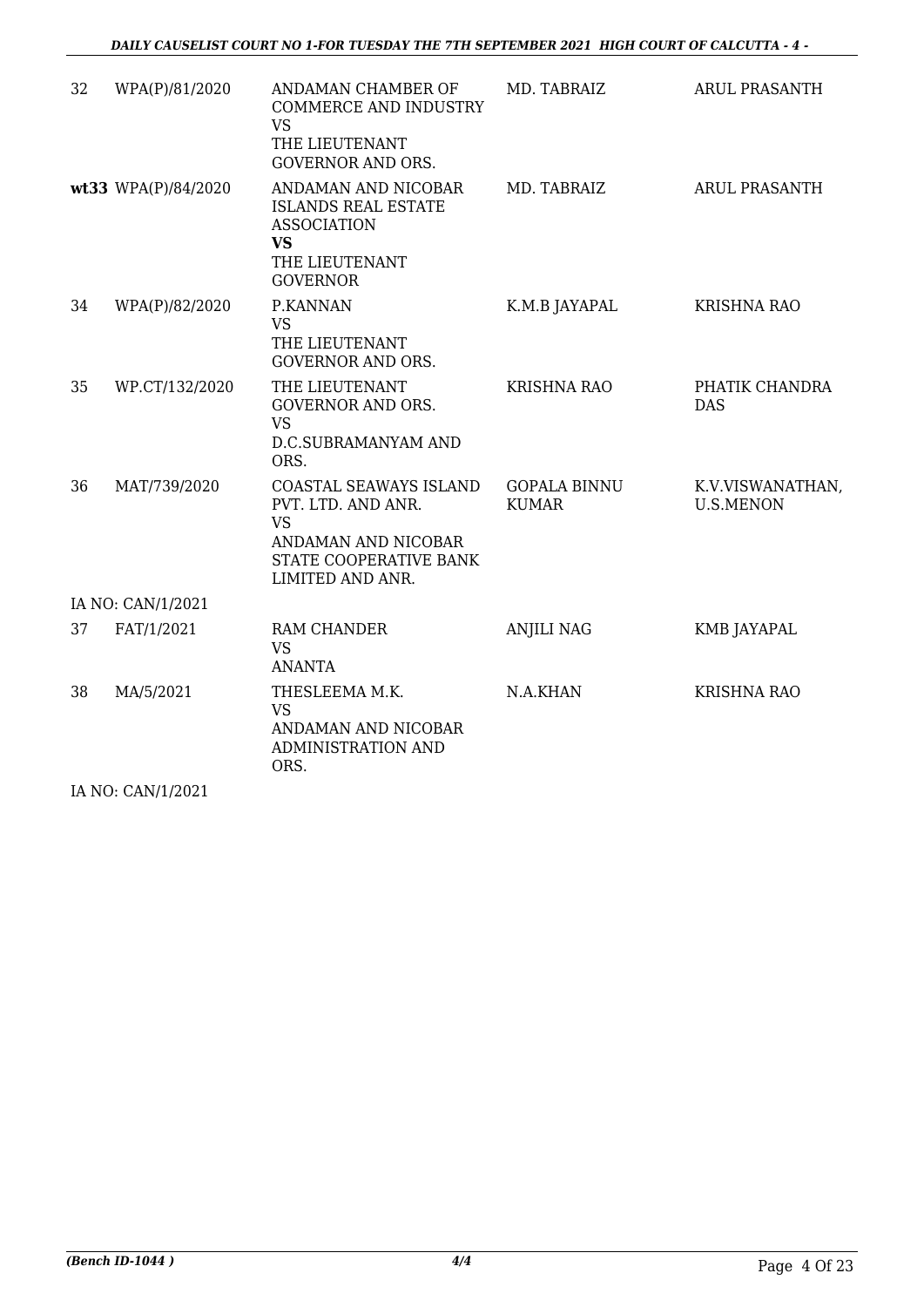

# Calcutta High Court **In The Circuit Bench at Port Blair**

## **Appellate Side**

**DAILY CAUSELIST For Tuesday The 7th September 2021**

**COURT NO. 1**

**SINGLE BENCH (SINGLE BENCH)**

#### **HON'BLE JUSTICE HARISH TANDON**

|              |                               | <b>TO BE MENTIONED</b>                                                                             |                                     |                                                   |
|--------------|-------------------------------|----------------------------------------------------------------------------------------------------|-------------------------------------|---------------------------------------------------|
| $\mathbf{1}$ | WPA/233/2019                  | <b>SHUBHAM RAJ</b><br><b>VS</b><br>THE MEDICAL COUNCIL OF<br>INDIA AND ORS.                        | ANJILI NAG, G.BINNU<br><b>KUMAR</b> | TASNEEM, KRISHNA<br>RAO, RAJINDER<br><b>SINGH</b> |
|              | IA NO: CAN/2/2021, CAN/1/2021 |                                                                                                    |                                     |                                                   |
| 2            | CO/10/2021                    | T.LAXMIKANTAN AND<br><b>OTHERS</b><br><b>VS</b><br><b>POOMAIL</b>                                  | <b>KMB JAYAPAL</b>                  |                                                   |
| 3            | WPA/171/2021                  | DEEPIKA KISHAN @<br>DEEPIKA KISHEN<br><b>VS</b><br><b>U. T. OF ANDAMAN AND</b><br><b>ORS</b>       | S. AJHIT PRASAD                     |                                                   |
| 4            | WPA/173/2021                  | S.VIJAY KUMAR<br><b>VS</b><br>THE LIEUTENANT<br><b>GOVERNOR (DISCIPLINARY</b><br><b>AUTHORITY)</b> | <b>GOPALA BINNU</b><br><b>KUMAR</b> |                                                   |
|              | IA NO: CAN/1/2021             |                                                                                                    |                                     |                                                   |
|              |                               | <b>MOTION</b>                                                                                      |                                     |                                                   |
| 5            | WPA/237/2019                  | SHRI. S. M. MUSTAFA<br><b>VS</b><br>THE ANDAMAN AND<br>NICOBAR ADMINISTRATION<br>AND ORS.          | G.MINI AND K.M.B.<br>JAYAPAL        | <b>KRISHNA RAO</b>                                |
| 6            | CO/6/2021                     | SHRI. ABDUL ALEEM<br><b>VS</b><br>SHRI. P. K. SATHYAN                                              | N. A. KHAN                          | KRISHNA RAO                                       |
| 7            | WPA/58/2021                   | KAUSHALYA DEVI<br><b>VS</b><br>THE LIEUTENANT<br><b>GOVERNOR AND ORS.</b>                          | K. M. B. JAYAPAL                    | KRISHNA RAO,<br>A.K.MANDAL                        |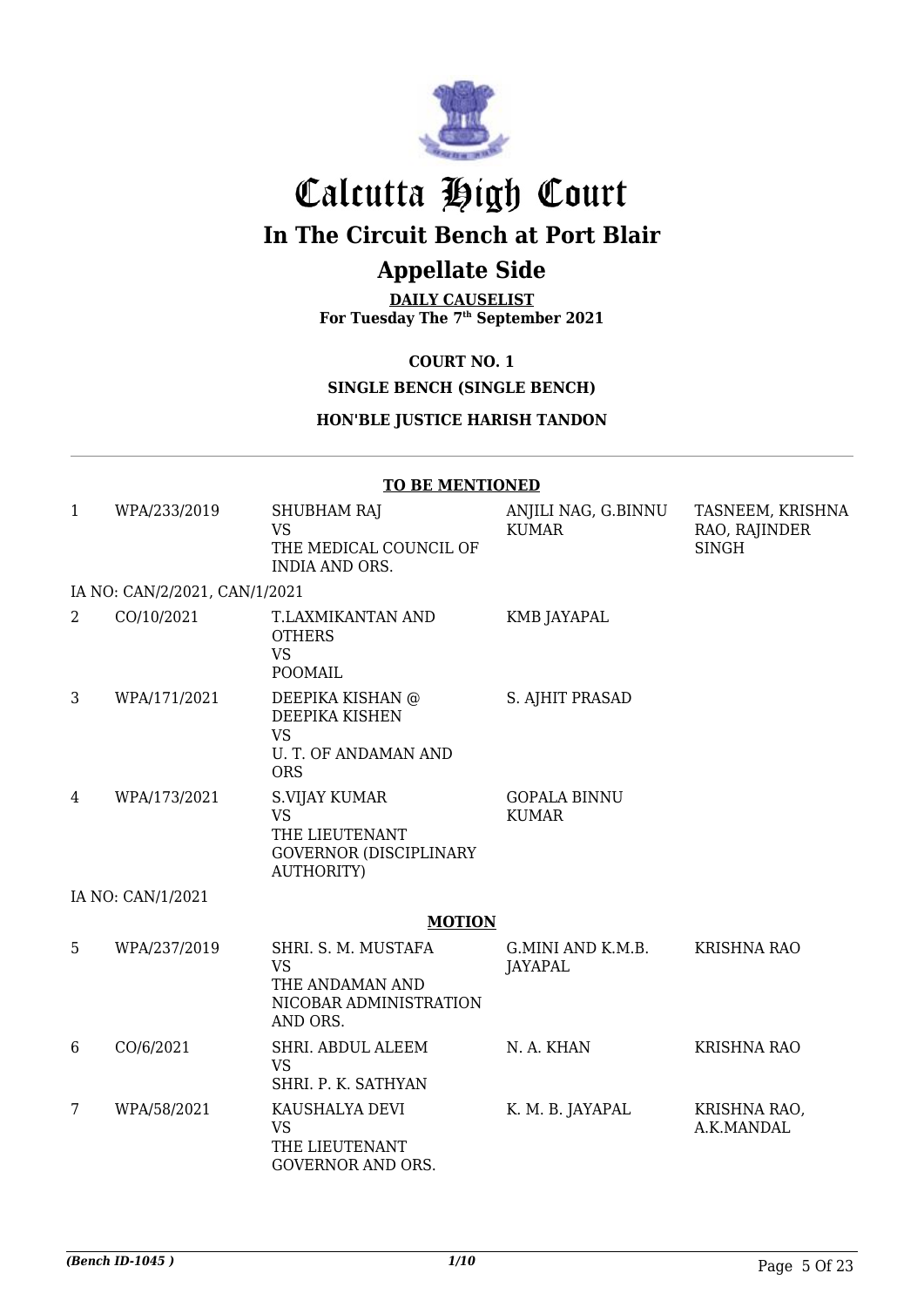#### *DAILY CAUSELIST COURT NO 1-FOR TUESDAY THE 7TH SEPTEMBER 2021 HIGH COURT OF CALCUTTA - 2 -*

| 8  | WPA/59/2021      | <b>M.HEERA KUNWAR</b><br><b>VS</b><br>THE LIEUTENANT<br><b>GOVERNOR AND ORS.</b>                   | K.M.B. Jayapal                      | <b>AJAY KUMAR</b><br><b>MANDAL</b> |
|----|------------------|----------------------------------------------------------------------------------------------------|-------------------------------------|------------------------------------|
| 9  | WPA/60/2021      | PREM KUMARI<br><b>VS</b><br>THE LIEUTENANT<br><b>GOVERNOR AND ORS.</b>                             | K.M.B.JAYAPAL                       | <b>KRISHNA RAO</b>                 |
|    | wt10 WPA/61/2021 | PREM LALL<br><b>VS</b><br>THE LIEUTENANT<br><b>GOVERNOR AND ORS.</b>                               | K.M.B. JAYAPAL                      | <b>KRISHNA RAO</b>                 |
| 11 | WPA/62/2021      | DEEPAK LALL<br><b>VS</b><br>THE LIEUTENANT<br><b>GOVERNOR AND ORS.</b>                             | K.M.B.JAYAPAL                       | <b>KRISHNA RAO</b>                 |
| 12 | WPA/65/2021      | KAILASH KUMARI<br><b>VS</b><br>THE LIEUTENANT<br><b>GOVERNOR AND ORS.</b>                          | K.M.B JAYAPAL                       | <b>AJAY KUMAR</b><br><b>MANDAL</b> |
| 13 | WPA/74/2021      | N. R. SUDHEER KUMAR<br>AND ORS.<br><b>VS</b><br>THE HON'BLE LIEUTENANT<br><b>GOVERNOR AND ORS.</b> | <b>GOPALA BINNU</b><br><b>KUMAR</b> | <b>KRISHNA RAO</b>                 |
| 14 | WPA/78/2021      | ABDUL HASSIM AND ORS.<br><b>VS</b><br>THE LIEUTENANT<br><b>GOVERNOR AND ORS.</b>                   | MOHD. TABRAIZ                       | <b>KRISHNA RAO</b>                 |
| 15 | WPA/92/2021      | SHABAB ALI AND ORS.<br><b>VS</b><br>THE LIEUTENANT<br><b>GOVERNOR AND ORS.</b>                     | <b>ANANDA HALDER</b>                | ARUL PRASANTH,<br>K.M.B.JAYAPAL    |
| 16 | WPA/103/2021     | <b>SUKH DEV SINGH</b><br><b>VS</b><br>THE LIEUTENANT<br><b>GOVERNOR</b>                            | <b>ANJILI NAG</b>                   | <b>ARUL PRASANTH</b>               |
| 17 | WPA/115/2021     | <b>ABDUL GAFFAR</b><br>VS<br>THE LIEUTENANT<br><b>GOVERNOR AND ORS.</b>                            | ANJILI NAG, SHIPRA<br><b>MANDAL</b> | <b>ARUL PRASANTH</b>               |
| 18 | WPA/124/2021     | M. NOKRAJ<br><b>VS</b><br>THE UNION OF INDIA AND<br>ORS.                                           | RAKESH KUMAR                        | <b>TULSI LALL</b>                  |
| 19 | WPA/127/2021     | R.DILLESWAR RAO<br><b>VS</b><br>THE HONBLE LIEUTENANT<br><b>GOVERNOR AND ORS.</b>                  | <b>S.GLORIA MARY</b>                | AJAY KUMAR<br><b>MANDAL</b>        |
| 20 | WPA/130/2021     | SHRI. S. NIJU<br><b>VS</b><br>THE SECRETARY, STATE<br>TRANSPORT AUTHORITY<br>AND ORS.              | MR. ARUN S. KUMAR                   | <b>AJAY KUMAR</b><br><b>MANDAL</b> |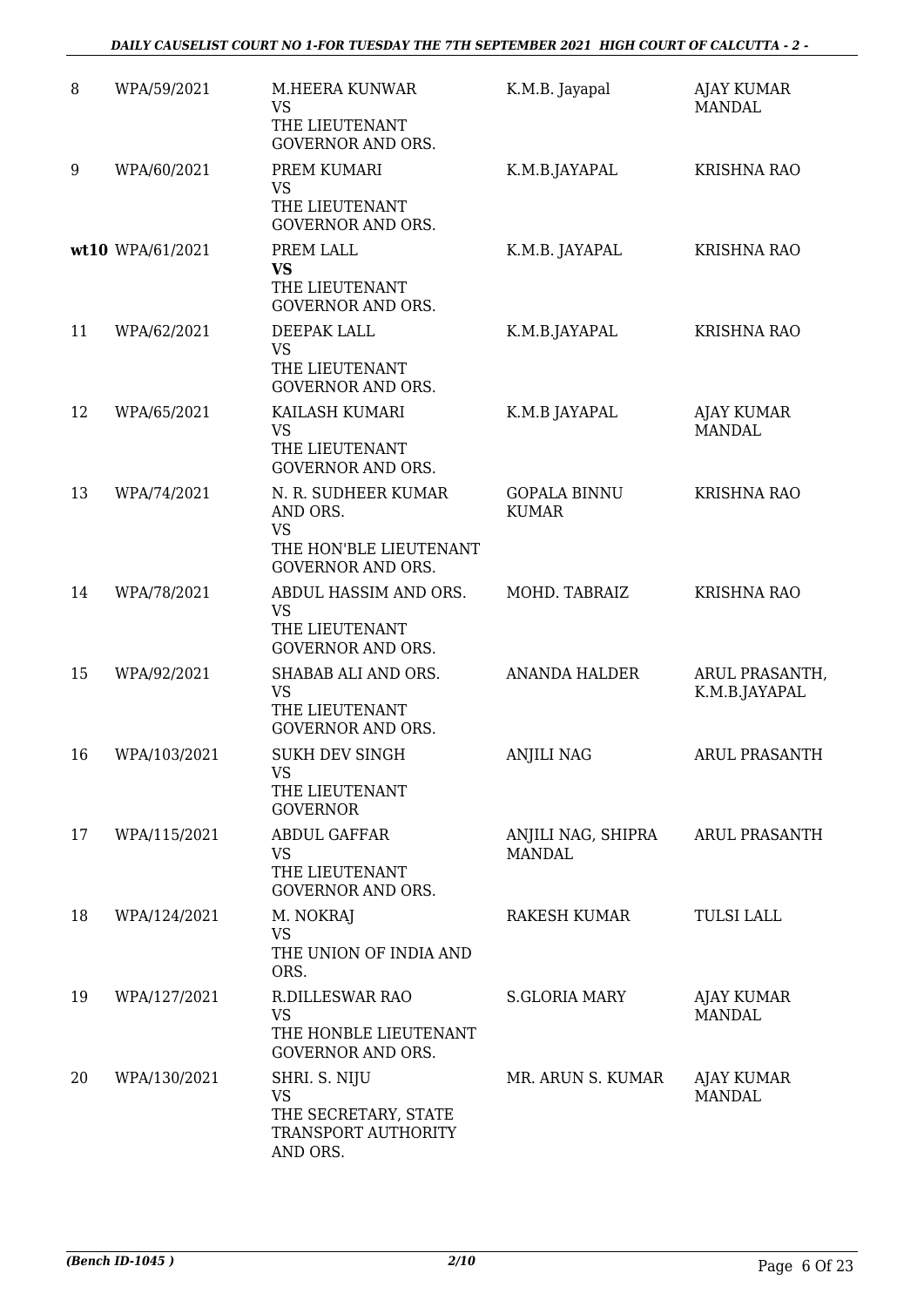| 21 | WPA/141/2021 | A.JOBOY<br><b>VS</b><br>THE ANDAMAN AND<br>NICOBAR ADMINISTRATION<br>AND ANR.                                          | K.M.B.JAYAPAL,<br>G.MINI  | <b>KRISHNA RAO</b>                 |
|----|--------------|------------------------------------------------------------------------------------------------------------------------|---------------------------|------------------------------------|
| 22 | WPA/146/2021 | SMTI. PALANIAMMAL<br><b>VS</b><br>THE HONBLE LT.<br><b>GOVERNOR AND ORS.</b>                                           | <b>SRIJA DAS</b>          | <b>ARUL PRASANTH</b>               |
| 23 | WPA/150/2021 | SMTI. E. SHYAMALA<br><b>VS</b><br>THE TEHSILDAR AND ORS.                                                               | VISHAL KR. BISWAS         | <b>KRISHNA RAO</b>                 |
| 24 | WPA/152/2021 | SHRI. ARULANDY<br><b>VS</b><br>THE ANDAMAN AND<br>NICOBAR ADMINISTRATION<br>AND ORS.                                   | <b>SRIJA DAS</b>          | <b>KRISHNA RAO</b>                 |
| 25 | WPA/155/2021 | <b>SEEMA DEVI</b><br><b>VS</b><br>THE ANDAMAN AND<br>NICOBAR ADMINISTRATION<br>AND ANR.                                | K.M.B.JAYAPAL             | AJAY KUMAR<br><b>MANDAL</b>        |
| 26 | WPA/157/2021 | P. ACHAMMA<br><b>VS</b><br>THE ANDAMAN AND<br>NICOBAR ADMINISTRATION<br>AND ANR.                                       | K.M.B. JAYAPAL            | <b>AJAY KUMAR</b><br><b>MANDAL</b> |
| 27 | WPA/159/2021 | ARUN MISHRA<br><b>VS</b><br>THE ANDAMAN AND<br>NICOBAR ADMINISTRATION<br>AND ORS.                                      | K. VIJAY KUMAR            | KRISHNA RAO                        |
| 28 | WPA/161/2021 | M/S THANGAVELU<br>TRADERS AND ANR.<br><b>VS</b><br>THE ANDAMAN AND<br>NICOBAR ADMINISTRATION<br>AND ORS.               | ANJILI NAG,<br>V.K.BISWAS | <b>KRISHNA RAO</b>                 |
| 29 | WPA/164/2021 | A.ALAGAMMAI<br>VS<br>THE DEPUTY<br>COMMISSIONER AND ORS.                                                               | <b>S.GLORIA MARY</b>      |                                    |
| 30 | WPA/166/2021 | K.JOG TATA RAO AND ORS.<br><b>VS</b><br>THE DEPUTY<br>COMMISSIONER AND ORS.                                            | N.A.KHAN                  |                                    |
| 31 | WPA/169/2021 | HOTELIERS ASSOCIATION<br>OF ANDAMAN AND<br>NICOBAR ISLANDS AND<br>ANR.<br><b>VS</b><br>THE CHIEF SECRETARY<br>AND ORS. | ANJILI NAG,<br>V.K.BISWAS |                                    |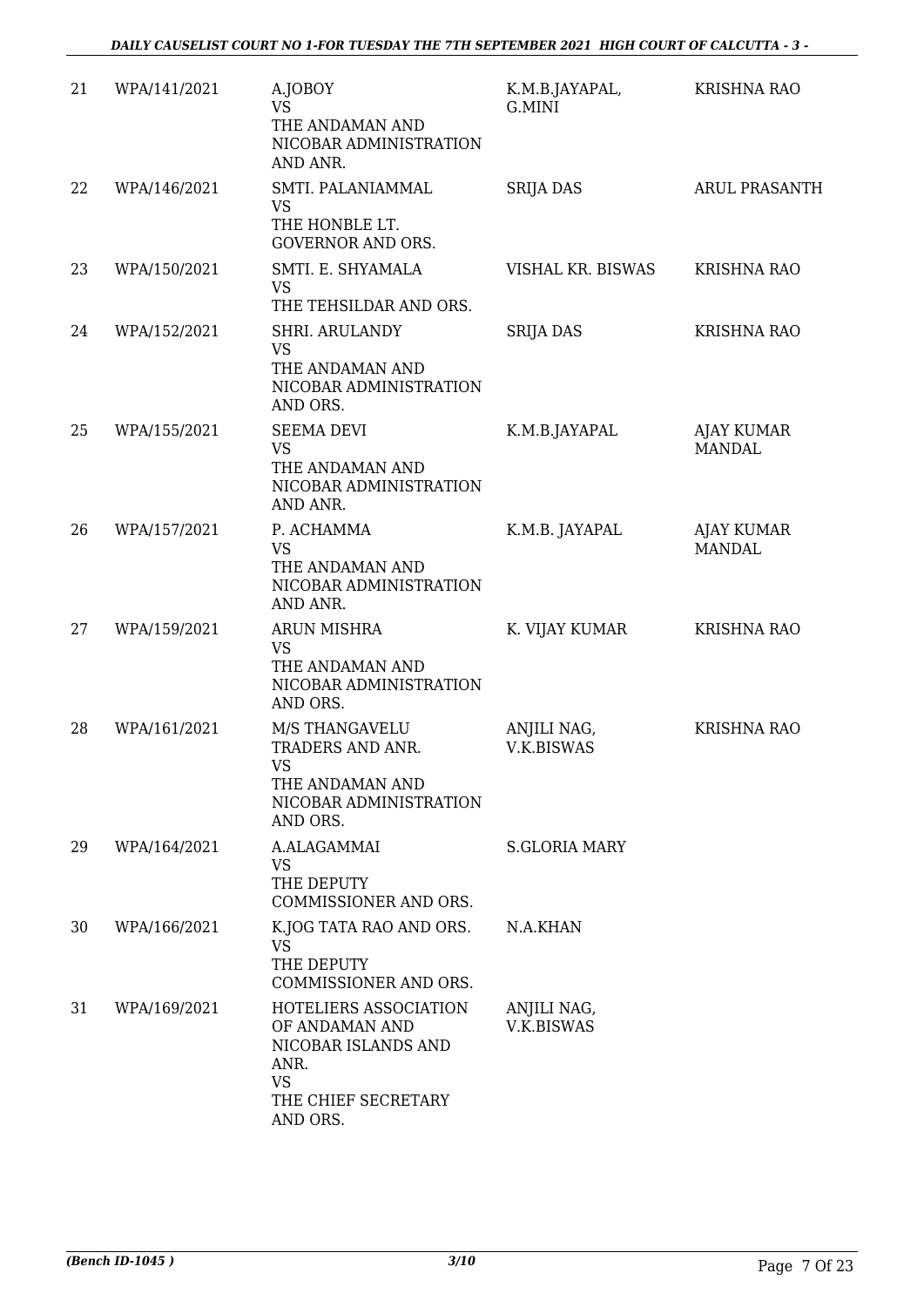| 32 | WPA/187/2021       | <b>SMARTSPACE</b><br><b>INFRASTRUCTURE PRIVATE</b><br>LIMITED<br><b>VS</b>                                                    | M.MUKHERJEE,<br>S.SARKAR, SHYAMAL<br><b>SARKAR</b>      | KRISHNA RAO, AJAY<br><b>KUMAR MANDAL</b>                           |
|----|--------------------|-------------------------------------------------------------------------------------------------------------------------------|---------------------------------------------------------|--------------------------------------------------------------------|
|    |                    | UNION OF INDIA AND ORS.                                                                                                       |                                                         |                                                                    |
| 33 | WPA/214/2021       | <b>JAYDEV BAIRAGI AND</b><br><b>ANOTHER</b><br><b>VS</b><br>THE ANDAMAN AND<br>NICOBAR ADMINISTRATION<br><b>AND OTHERS</b>    | S.K.GOLDER                                              |                                                                    |
|    |                    | <b>FOR ORDERS</b>                                                                                                             |                                                         |                                                                    |
| 34 | WPA/5758/2020      | SHRI. PRASHANTH RAJESH<br><b>VS</b><br>UNION OF INDIA AND ANR.                                                                | SOMESH KUMAR<br><b>GHOSH</b>                            | <b>TULSI LALL</b>                                                  |
|    | IA NO: CAN/1/2021  |                                                                                                                               |                                                         |                                                                    |
|    | wt35 WPA/5800/2020 | SHRI. PULAPARTHY<br><b>RAMESH</b><br><b>VS</b><br>UNION OF INDIA AND ANR.                                                     | <b>SOMESH KUMAR</b><br><b>GHOSH</b>                     | <b>TULSI LALL</b>                                                  |
|    | IA NO: CAN/1/2021  |                                                                                                                               |                                                         |                                                                    |
|    | wt36 WPA/5865/2020 | SHRI. PULAPARTHY<br><b>SURESH</b><br><b>VS</b><br>UNION OF INDIA AND ANR.                                                     | <b>SOMESH KUMAR</b><br><b>GHOSH</b>                     | <b>TULSI LALL</b>                                                  |
|    | IA NO: CAN/1/2021  |                                                                                                                               |                                                         |                                                                    |
|    |                    | <b>APPLICATION</b>                                                                                                            |                                                         |                                                                    |
| 37 | FMAT/4/2020        | MANJU BISWAS AND ORS.<br><b>VS</b><br>THE MANAGER, NEW INDIA<br><b>ASSURANCE COMPANY</b><br>LTD.                              | K.M.B.JAYAPAL                                           | <b>ARUL PRASANTH</b>                                               |
| 38 | FMAT/5/2020        | NEW INDIA ASSURANCE<br>CO. LTD.<br><b>VS</b><br>RAJA SEKHAR AND ORS.                                                          | N.A.KHAN                                                | A.K.CHARABORTY                                                     |
| 39 | RVW/102/2020       | THE UNION OF INDIA AND<br>ORS.<br><b>VS</b><br>ANDAMAN PLANTATION<br>AND DEVELOPMENT<br>CORPORATION PVT. LTD.                 | <b>VIKRAMJIT</b><br>BANERJEE, ARUL<br>PRASANT, G.INDIRA | <b>RAJA BASU</b><br>CHOUDHURY,<br>A.HUSSAIN, JYOTI<br><b>SINGH</b> |
|    | IA NO: CAN/1/2021  |                                                                                                                               |                                                         |                                                                    |
| 40 | AP/6/2021          | M/S. M.K. DEVELOPERS<br><b>VS</b><br><b>JOINT DIRECTOR</b><br>(CONTRACTS) FOR<br><b>ACCEPTING OFFICER</b><br>(CHIEF ENGINEER) | S.K.GOLDER,<br><b>S.SARKAR</b>                          | <b>TULSI LALL</b>                                                  |

#### **CONTEMPT APPLICATION**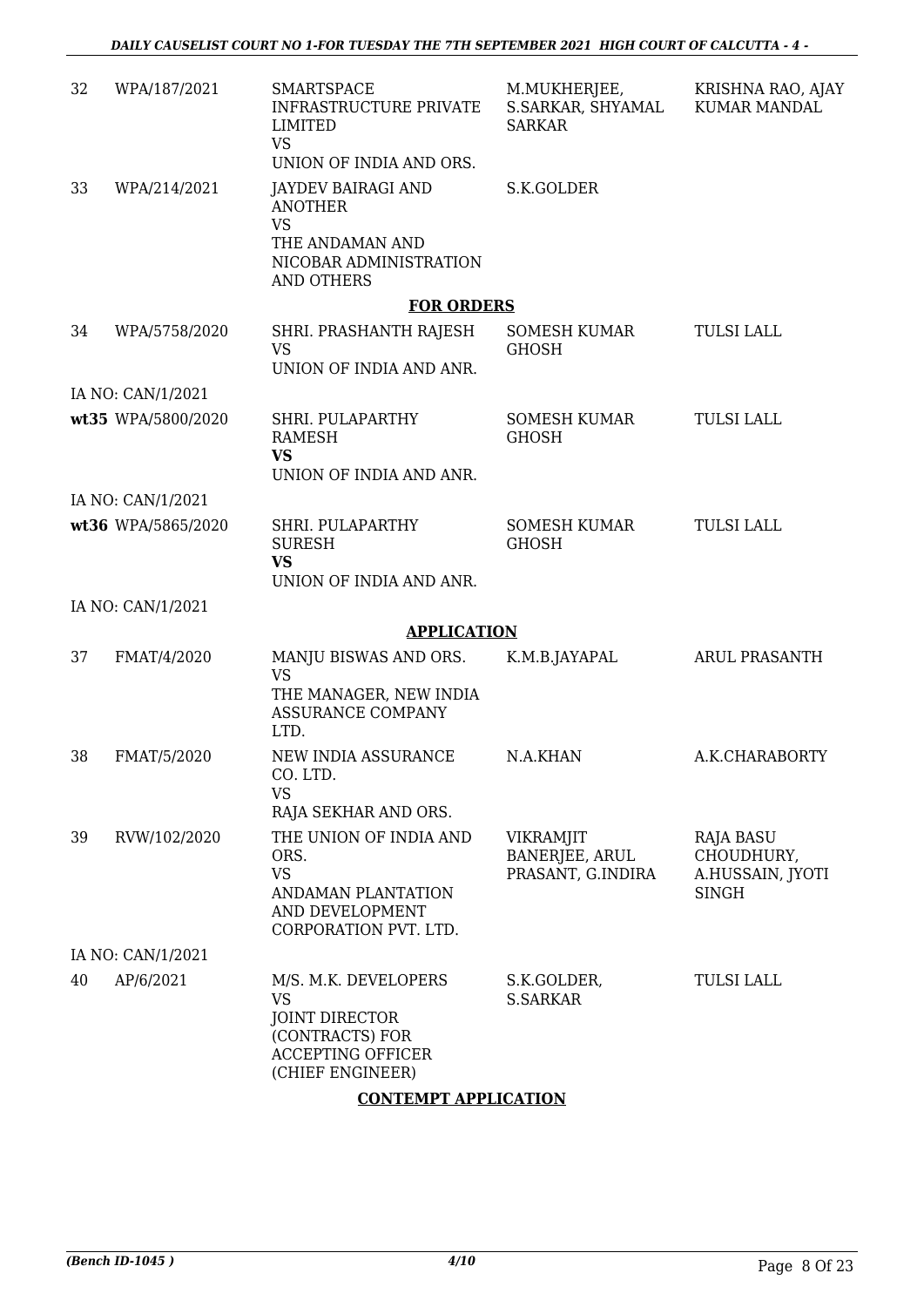| 41 | CPAN/7/2021<br>IN WP 298/2019  | G.SENGUTTUVAN AND ORS.<br><b>VS</b><br>SUNIL ANCHIPAKA, THE<br>DEPUTY COMMISSIONER<br>AND ANR.                                    | ANJILI NAG, SHIPRA<br><b>MANDAL</b> | KRISHNA RAO, AJAY<br><b>KUMAR MANDAL</b>          |
|----|--------------------------------|-----------------------------------------------------------------------------------------------------------------------------------|-------------------------------------|---------------------------------------------------|
| 42 | CPAN/11/2021<br>IN WP 914/2020 | DAVINDER PAL SINGH<br><b>VS</b><br>SANJEEV MITAL, THE<br><b>SECRETARY (REVENUE)</b><br>AND ANR.                                   | ANJILI NAG, SHIPRA<br><b>MANDAL</b> |                                                   |
|    |                                | <b>FOR HEARING</b>                                                                                                                |                                     |                                                   |
| 43 | WPA/41/2016                    | UDAY SHANKAR SINGH<br><b>VS</b><br>THE ANDAMAN AND<br>NICOBAR ADMINISTRATION                                                      | G.MINI                              |                                                   |
| 44 | WPA/9/2018                     | P.SUNDARA RAO<br><b>VS</b><br>THE LIEUTENANT<br><b>GOVERNOR AND ORS.</b>                                                          | <b>GOPALA BINNU</b><br><b>KUMAR</b> |                                                   |
| 45 | WPA/171/2018                   | MULTIPLE AGENCIES<br>PRIVATE LIMITED AND ANR.<br><b>VS</b><br><b>ANDAMAN STATE</b><br><b>COOPERATIVE BANK</b><br>LIMITED AND ORS. | RAKESH PAL GOBIND                   | MOHD. TABRAIZ,<br>KRISHNA RAO                     |
| 46 | WPA/236/2018                   | EXECUTIVE ENGINEER,<br>CONSTRUCTION DIVISION-<br>II, APWD<br><b>VS</b><br>S. PRABHAKARAN AND ORS.                                 | MOHAMMED<br><b>TABRAIZ</b>          | <b>GOPALA BINNU</b><br><b>KUMAR</b>               |
| 47 | WPA/283/2018                   | VANVIKAS EMPLOYEES<br>ASSOCIATION AND ORS.<br><b>VS</b><br>HE MINISTRY OF HOME<br>AFFAIRS AND ORS.                                | <b>G.BINNU KUMAR</b>                | TULSI LALL,<br>KRISHNA RAO,<br><b>TASNEEM</b>     |
| 48 | SA/1/2019                      | USMAN ALI AND ORS.<br><b>VS</b><br>CHAMPA DEVI AND ORS.                                                                           | N.A.KHAN                            | K.M.B.JAYAPAL,<br>G.MINI, SABRINA<br><b>BEGUM</b> |
|    | wt49 SA/2/2019                 | USMAN ALI AND ORS.<br><b>VS</b><br>CHAMPA DEVI AND ORS.                                                                           | N.A.KHAN                            | K.M.B.JAYAPAL,<br>G.MINI, SABRINA<br><b>BEGUM</b> |
| 50 | FMAT/3/2019                    | SABITA DEVI AND ORS.<br><b>VS</b><br>THE MANAGER AND ANR.                                                                         | K.M.B.JAYAPAL,<br>G.MINI            | ARUL PRASANTH,<br><b>ANITHA HEGDE</b>             |
| 51 | SA/4/2019                      | JAI NARAYAN SINGH<br><b>VS</b><br>BADRUDDIN AND ORS.                                                                              | K.M.B.JAYAPAL                       | N.A.KHAN                                          |
| 52 | SA/7/2019                      | <b>SUKHODA ROY</b><br><b>VS</b><br>ANWESHA SARKAR AND<br>ANR.                                                                     | <b>AJAY KUMAR</b><br><b>MANDAL</b>  | K.M.B.JAYAPAL,<br>G.MINI                          |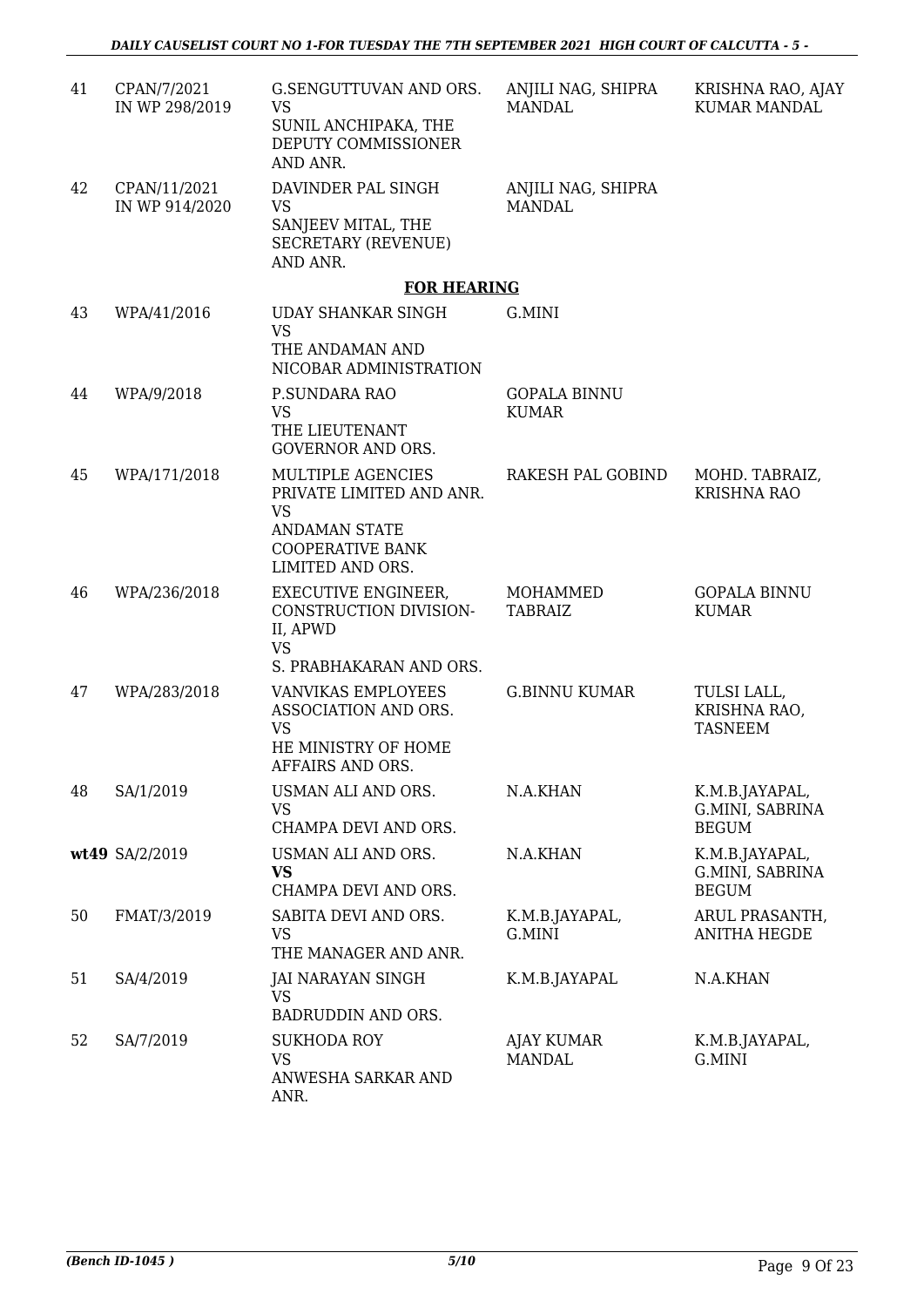| 53 | SAT/11/2019       | AJIT RANJAN SAOJAL<br>VS                                                                                                | <b>ANANDA HALDER</b>                | <b>ARUL PRASANTH</b>                     |
|----|-------------------|-------------------------------------------------------------------------------------------------------------------------|-------------------------------------|------------------------------------------|
|    |                   | SANDHAYA RANI SAOJAL<br>AND ORS.                                                                                        |                                     |                                          |
|    | IA NO: CAN/1/2021 |                                                                                                                         |                                     |                                          |
| 54 | WPA/101/2019      | M/S ANDAMAN BUBBLES<br>AND ORS.<br><b>VS</b><br>THE LIEUTENANT<br><b>GOVERNOR AND ORS.</b>                              | <b>ANJILI NAG</b>                   | KRISHNA RAO, AJAY<br><b>KUMAR MANDAL</b> |
| 55 | WPA/150/2019      | UTTAM SHIL @ UTTAM<br>SEAL AND ORS.<br><b>VS</b><br>THE LIEUTENANT                                                      | <b>ANJILI NAG</b>                   | <b>KRISHNA RAO</b>                       |
|    |                   | <b>GOVERNOR AND ORS.</b>                                                                                                |                                     |                                          |
|    | wt56 WPA/3/2019   | <b>SHYNI JOSE</b><br><b>VS</b><br>THE LIEUTENANT<br><b>GOVERNOR AND ORS.</b>                                            | <b>ANJILI NAG</b>                   | <b>KRISHNA RAO</b>                       |
|    | wt57 WPA/9/2019   | T. SHANMUGAM<br>VS<br>THE LIEUTENANT<br><b>GOVERNOR AND ORS.</b>                                                        | <b>ANJILI NAG</b>                   | <b>KRISHNA RAO</b>                       |
| 58 | WPA/179/2019      | <b>SELVI K.NATHAN</b><br><b>VS</b><br>THE ANDAMAN AND<br>NICOBAR ADMINISTRATION<br>AND ORS.                             | K.M.B.JAYAPAL,<br>G.MINI            | <b>KRISHNA RAO</b>                       |
| 59 | WPA/203/2019      | DIVISIONAL FOREST<br>OFFICER, MAYABUNDER<br><b>VS</b><br>SHRI. BIRSA KINDO                                              | S. C. MISHRA                        | <b>GOPALA BINU</b><br><b>KUMAR</b>       |
|    | wt60 WPA/173/2019 | <b>SHRI BIRSA KINDO</b><br><b>VS</b><br>THE DIVISIONAL FOREST<br>OFFICER, MAYABUNDER                                    | <b>GOPALA BINU KUMAR</b>            | <b>KRISHNA RAO</b>                       |
| 61 | WPA/209/2019      | R. KAUSHALYA AND ORS.<br><b>VS</b><br>THE UNION OF INDIA AND<br>ORS.                                                    | ANJILI NAG, SHIPRA<br><b>MANDAL</b> | MOHD. TABRAIZ                            |
| 62 | WPA/226/2019      | <b>ANDAMAN TIMBER</b><br><b>INDUSTRIES LIMITED</b><br>VS<br>THE CHIEF SECRETARY<br>AND ORS.                             | K.M.B.JAYAPAL,<br>G.MINI            | <b>KRISHNA RAO</b>                       |
| 63 | WPA/241/2019      | THE EXECUTIVE ENGINEER<br>NORTH ANDAMAN<br>CONSTRUCTION DIVISION<br>(NACD)<br><b>VS</b><br>SMTI. REKHA NAIR AND<br>ORS. | MOHAMMED<br><b>TABRAIZ</b>          | <b>GOPALA BINNU</b><br><b>KUMAR</b>      |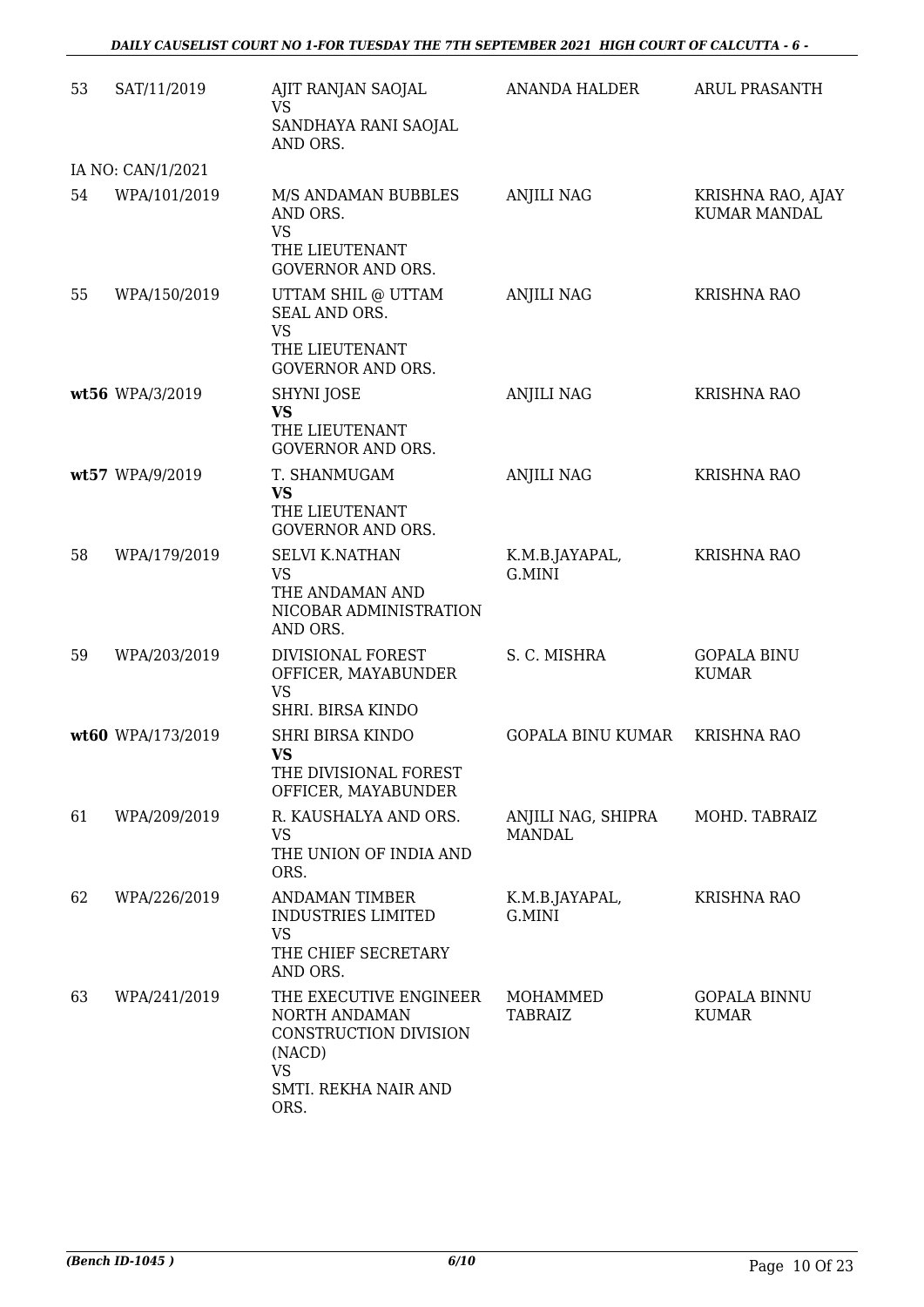| 64 | WPA/246/2019 | A.SUNDAR<br><b>VS</b><br>THE HONBLE LIEUTENANT                                                                                | <b>GOPALA BINNU</b><br><b>KUMAR</b>       | M.P.KAMARAJ                              |
|----|--------------|-------------------------------------------------------------------------------------------------------------------------------|-------------------------------------------|------------------------------------------|
| 65 | WPA/263/2019 | <b>GOVERNOR AND ORS.</b><br>KUMAR HARSHAVARDHAN<br><b>VS</b><br>THE UNION OF INDIA AND<br>ORS.                                | KMB JAYAPAL                               | <b>TASNEEM</b>                           |
| 66 | WPA/282/2019 | <b>MANOJ PAUL</b><br><b>VS</b><br>THE UNION TERRITORY,<br>ADMINISTRATION OF<br>ANDAMAN AND NICOBAR<br><b>ISLANDS AND ORS.</b> | IN PERSON                                 | <b>KRISHNA RAO</b>                       |
| 67 | WPA/288/2019 | SHRI. SHAJAN T. OOMMEN<br>VS<br>ANDAMAN AND NICOBAR<br>ADMINISTRATION AND<br>ORS.                                             | DEEP CHAIM KABIR,<br>S. AJITH PRASAD      | <b>KRISHNA RAO</b>                       |
| 68 | WPA/293/2019 | RAJESH RAM<br><b>VS</b><br>THE ANDAMAN AND<br>NICOBAR ADMINISTRATION<br>AND ORS.                                              | DEEP CHAIM KABIR,<br><b>S.AJIT PRASAD</b> | ARUL PRASANTH,<br>N.A.KHAN               |
| 69 | WPA/329/2019 | TOURIST WORKERS UNION<br>AND ANR.<br><b>VS</b><br>THE ANDAMAN AND<br>NICOBAR ADMINISTRATION<br>AND ORS.                       | <b>GOPALA BINNU</b><br><b>KUMAR</b>       | KRISHNA RAO,<br><b>ANJILI NAG</b>        |
| 70 | FMA/1/2020   | ARPITA GHOSH<br><b>VS</b><br>SHIV PRASAD AND ANR.                                                                             | MR. KRISHNA RAO                           | S.C.MISHRA                               |
| 71 | SAT/1/2020   | M. T. SAIDU AND ORS.<br><b>VS</b><br>M/S. ANDAMAN TIMBER<br>INDUSTRIES LIMITED AND<br>ANR.                                    | K. VIJAY KUMAR                            | K. M. B JAYAPAL                          |
| 72 | SAT/7/2020   | KALAIARASAN AND ORS.<br>VS<br>ASIF ALI AND ORS.                                                                               | ANJILI NAG                                | KMB JAYAPAL                              |
| 73 | CO/10/2020   | REKHA ROY<br><b>VS</b><br><b>GURUCHAND MAJUMDAR</b><br>AND ORS.                                                               | RAKESH KUMAR                              |                                          |
| 74 | WPA/34/2020  | SMTI. REBA MONDAL<br><b>VS</b><br>THE UNION OF INDIA AND<br>ORS.                                                              | ANANDA HALDER                             | <b>KRISHNA RAO</b>                       |
| 75 | WPA/52/2020  | P.KANNAN<br><b>VS</b><br>THE UNION OF INDIA AND<br>ORS.                                                                       | K.M.B.JAYAPAL                             | KRISHNA RAO, AJAY<br><b>KUMAR MANDAL</b> |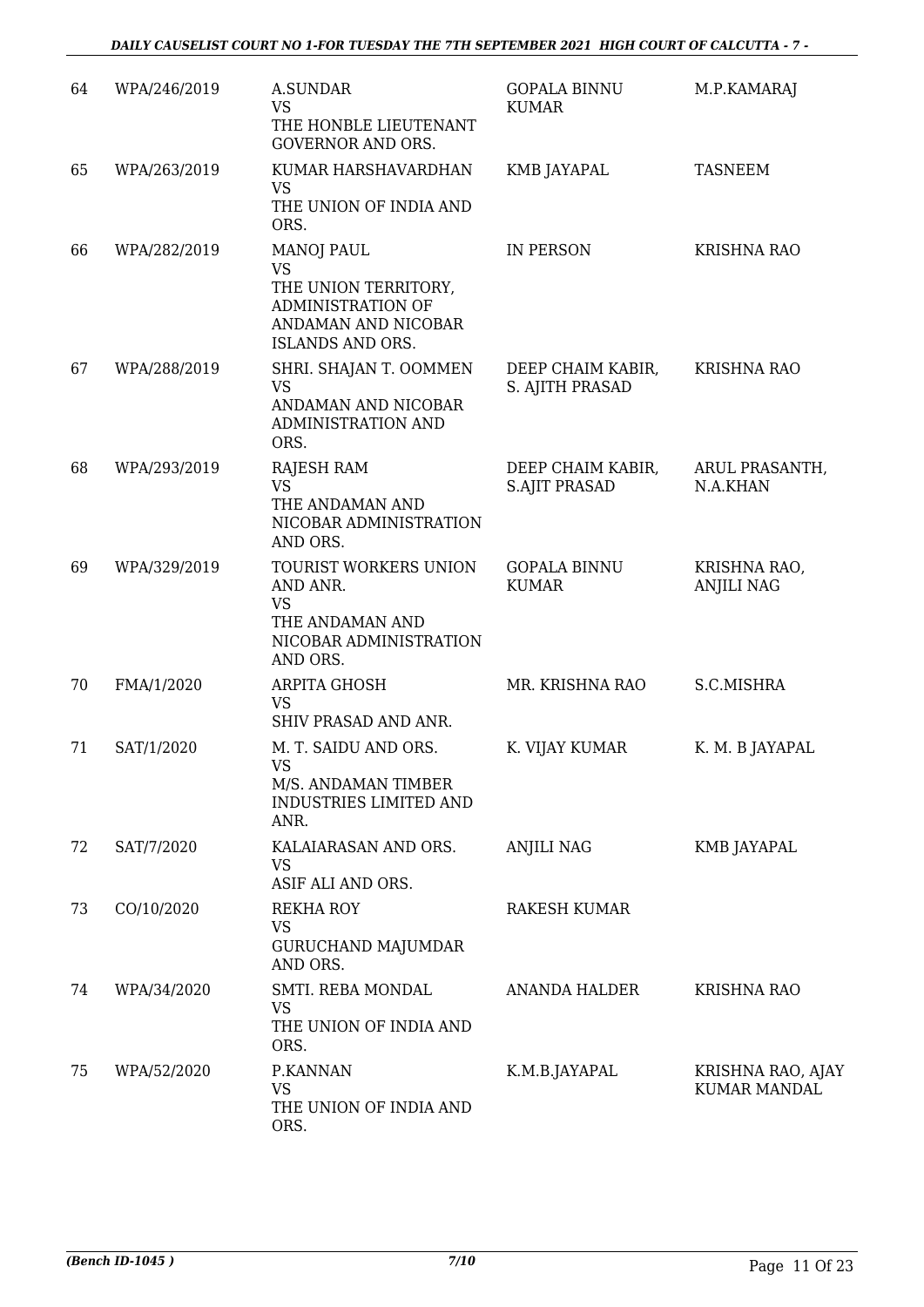| 76 | WPA/76/2020       | <b>JOHN WESLEY</b><br><b>VS</b><br>THE ANDAMAN AND<br>NICOBAR ADMINISTRATION<br>AND ORS.   | K. Vijay Kumar                       | KRISHNA RAO,<br>M.P.KAMARAJ              |
|----|-------------------|--------------------------------------------------------------------------------------------|--------------------------------------|------------------------------------------|
| 77 | WPA/92/2020       | <b>BINA DAS</b><br>VS<br>THE LIEUTENANT<br><b>GOVERNOR AND ORS.</b>                        |                                      | <b>KRISHNA RAO</b>                       |
| 78 | WPA/95/2020       | <b>ANITA XESS</b><br><b>VS</b><br>THE UNION OF INDIA AND<br>ORS.                           | <b>GOPALA BINNU</b><br><b>KUMAR</b>  |                                          |
| 79 | WPA/97/2020       | P.YADAVA RAO<br><b>VS</b><br>THE UNION OF INDIA AND<br>ORS.                                | <b>GOPALA BINNU</b><br><b>KUMAR</b>  | KRISHNA RAO, AJAY<br><b>KUMAR MANDAL</b> |
| 80 | WPA/102/2020      | SHRI. AKSHAY PANT<br><b>VS</b><br>THE UNION OF INDIA AND<br>ORS.                           | G. MINI AND K.M.B.<br><b>JAYAPAL</b> | M.P.KAMARAJ                              |
| 81 | WPA/105/2020      | PREM KISHEN<br><b>VS</b><br>THE ANDAMAN AND<br>NICOBAR ADMINISTRATION<br>AND ORS.          | K.M.B.JAYAPAL,<br>G.MINI             | <b>KRISHNA RAO</b>                       |
|    | wt82 WPA/103/2020 | <b>HARISH KISHEN</b><br><b>VS</b><br>THE ANDAMAN AND<br>NICOBAR ADMINISTRATION<br>AND ORS. | K.M.B.JAYAPAL,<br>G.MINI             | <b>KRISHNA RAO</b>                       |
|    | wt83 WPA/104/2020 | <b>RAM KISHEN</b><br><b>VS</b><br>THE ANDAMAN AND<br>NICOBAR ADMINISTRATION<br>AND ORS.    | K.M.B.JAYAPAL,<br>G.MINI             | <b>KRISHNA RAO</b>                       |
|    | wt84 WPA/106/2020 | PERNITA DEVI<br><b>VS</b><br>THE ANDAMAN AND<br>NICOBAR ADMINISTRATION<br>AND ORS.         | K.M.B.JAYAPAL,<br>G.MINI             | <b>KRISHNA RAO</b>                       |
|    | wt85 WPA/110/2020 | KHATHIJA<br><b>VS</b><br>THE UNION OF INDIA AND<br>ORS.                                    | K.M.B.JAYAPAL                        | <b>KRISHNA RAO</b>                       |
|    | wt86 WPA/70/2021  | HAR JEEVAN RAM<br>VS<br>THE LIEUTENANT<br><b>GOVERNOR AND ORS.</b>                         | K.M.B.JAYAPAL                        | K.M.B.JAYAPAL                            |
|    | wt87 WPA/71/2021  | PREM KISHEN<br><b>VS</b><br>THE ANDAMAN AND<br>NICOBAR ADMINISTRATION<br>AND ORS.          | K.M.B.JAYAPAL                        | <b>KRISHNA RAO</b>                       |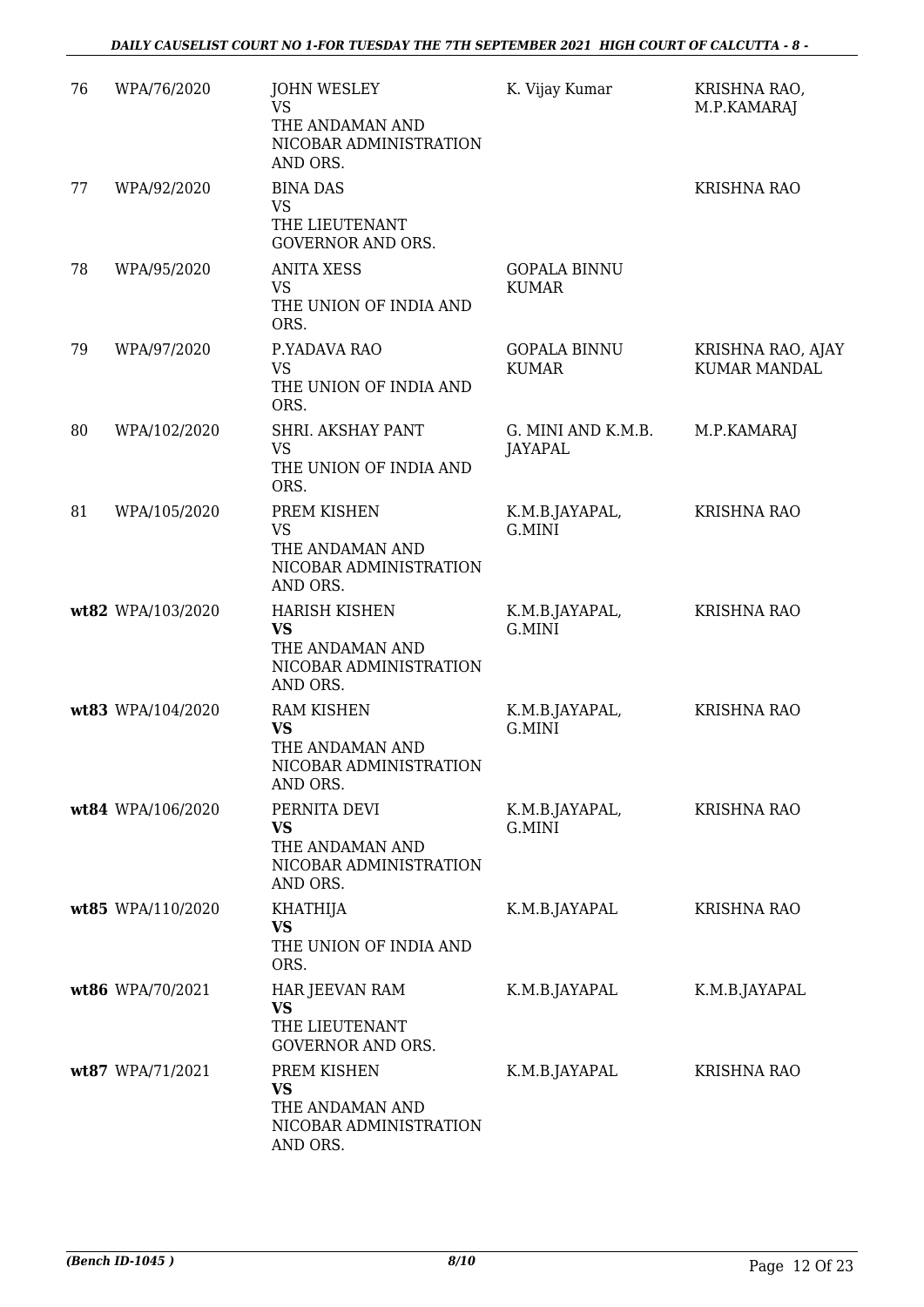|    | wt88 WPA/72/2021  | <b>HARISH KISHEN</b><br><b>VS</b>                                                                          | K.M.B. JAYAPAL                      | <b>KRISHNA RAO</b>                       |
|----|-------------------|------------------------------------------------------------------------------------------------------------|-------------------------------------|------------------------------------------|
|    |                   | THE ANDAMAN AND<br>NICOBAR ADMINISTRATION<br>AND ORS.                                                      |                                     |                                          |
| 89 | WPA/107/2020      | THE EXECUTIVE ENGINEER<br><b>VS</b><br>S.MANOHARI AND ORS.                                                 | <b>KRISHNA RAO</b>                  | <b>G.BINNU KUMAR</b>                     |
|    | wt90 WPA/117/2020 | S.MANOHARI AND ORS.<br><b>VS</b><br>THE EXECUTIVE<br>ENGINEER, PORT BLAIR<br>NORTH DIVISION, APWD          | <b>GOPALA BINNU</b><br><b>KUMAR</b> | <b>KRISHNA RAO</b>                       |
| 91 | WPA/116/2020      | BIJLI KAAMGAR UNION AND<br>ANR.<br><b>VS</b><br>THE HONBLE<br>LT.GOVERNOR AND ORS.                         | <b>GOPALA BINNU</b><br><b>KUMAR</b> | KRISHNA RAO, AJAY<br><b>KUMAR MANDAL</b> |
| 92 | WPA/121/2020      | <b>SOBHANA KUMARI</b><br><b>VS</b><br>THE LIEUTENANT<br><b>GOVERNOR AND ORS.</b>                           | <b>GOPALA BINNU</b><br><b>KUMAR</b> | <b>KRISHNA RAO</b>                       |
| 93 | WPA/123/2020      | M.KRISHNAN<br><b>VS</b><br>THE LT GOVERNOR AND<br>ORS.                                                     | MOHAMMED<br><b>TABRAIZ</b>          | <b>ARUL PRASANTH</b>                     |
| 94 | WPA/131/2020      | <b>SOURAV MISRA</b><br><b>VS</b><br>THE ANDAMAN AND<br>NICOBAR ADMINISTRATION<br>AND ORS.                  | K.VIJAY KUMAR                       | <b>KRISHNA RAO</b>                       |
| 95 | WPA/137/2020      | MOHD. NASRULLAH<br><b>VS</b><br>THE COMMISSIONER,<br>GOOD AND SERVICE TAX<br>AND ORS.                      | <b>ANANDA HALDER</b>                | KRISHNA RAO,<br>A.K.MANDAL               |
| 96 | WPA/149/2020      | M/S T.T. TRADING<br>COMPANY AND ANR.<br><b>VS</b><br>THE ANDAMAN AND<br>NICOBAR ADMINISTRATION<br>AND ORS. | ANJILI NAG                          | ARUL PRASANTH                            |
| 97 | WPA/8463/2020     | SHRI. V. RAVICHANDRAN<br>AND ANR.<br><b>VS</b><br>THE LT.GOVERNOR AND<br>ORS.                              | <b>GOPALA BINU KUMAR</b>            | KRISHNA RAO, AJAY<br><b>KUMAR MANDAL</b> |
| 98 | WPA/9283/2020     | RITHI SINGH AND ORS.<br><b>VS</b><br>THE LIEUTENANT<br><b>GOVERNOR AND ORS.</b>                            | ANJILI NAG                          | KRISHNA RAO, AJAY<br><b>KUMAR MANDAL</b> |
| 99 | WPA/2/2021        | <b>S.RAVINDRAN</b><br><b>VS</b><br>THE ADMINISTRATOR AND<br>ORS.                                           | ANJILI NAG, SHIPRA<br><b>MANDAL</b> | KRISHNA RAO,<br>A.K.MANDAL               |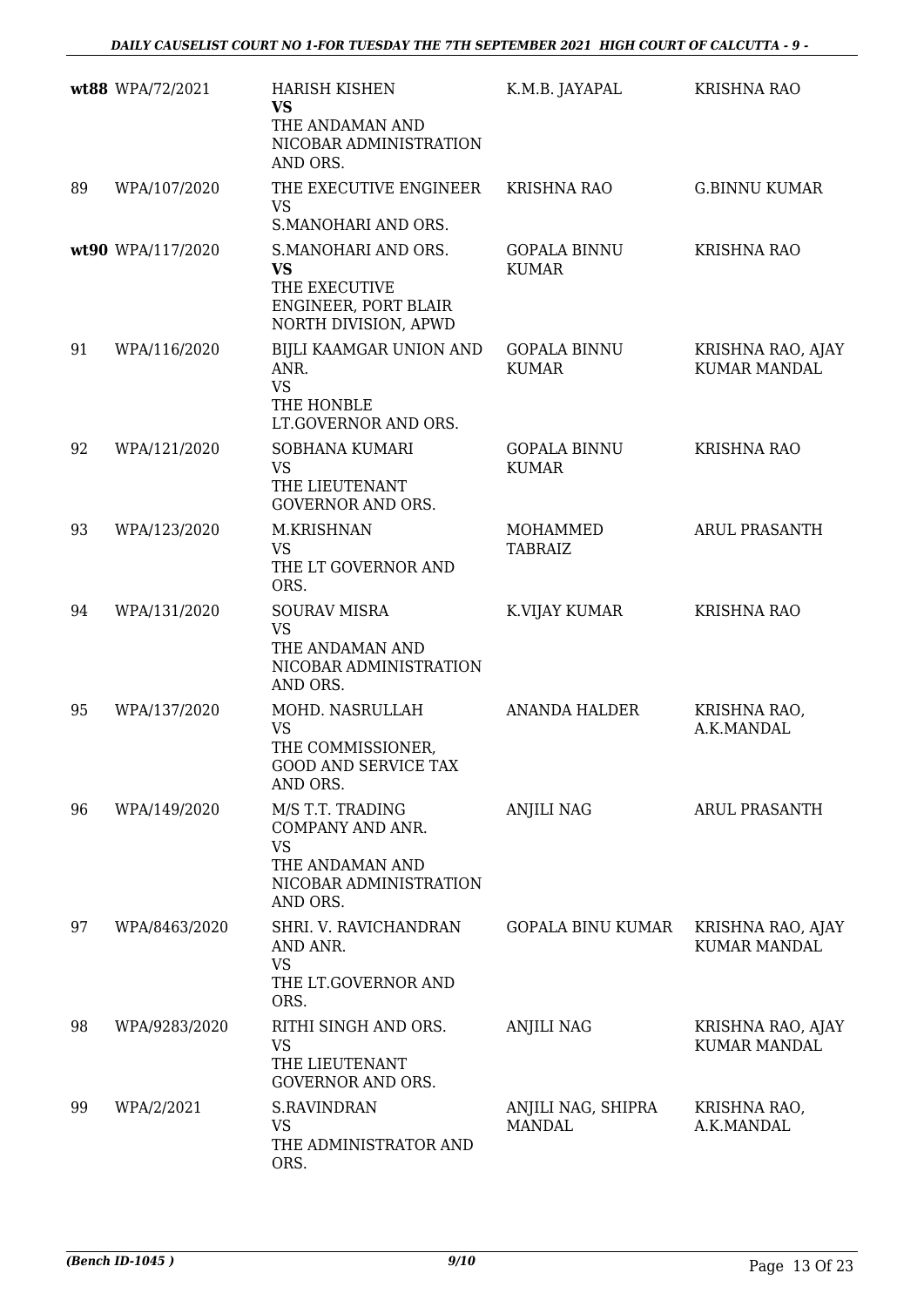| 100 | WPA/46/2021  | M. MEGHAVARNAM AND<br>ORS.<br><b>VS</b><br>THE DIRECTOR GENERAL<br>OF SHIPPING AND ORS.                             | ANJILI NAG, SHIPRA<br><b>MANDAL</b>   | TULSI LALL,<br>KRISHNA RAO,<br>A.K.MANDAL |
|-----|--------------|---------------------------------------------------------------------------------------------------------------------|---------------------------------------|-------------------------------------------|
| 101 | WPA/134/2021 | M/S SALCON ENGINEERS<br>AND FABRICATORS AND<br>ANR.<br>VS<br>THE CHAIRMAN, STATE<br>TRANSPORT AUTHORITY<br>AND ORS. | V.D.SIVABALAN,<br><b>RAKESH KUMAR</b> | <b>KRISHNA RAO</b>                        |
| 102 | WPA/185/2021 | THE INDIA RED CROSS<br><b>SOCIETY</b><br>VS<br>THE ANDAMAN AND<br>NICOBAR ADMINISTRATION                            | MOHD. TABRAIZ                         | KRISHNA RAO, AJAY<br>KUMAR MANDAL         |

IA NO: CAN/2/2021, CAN/1/2021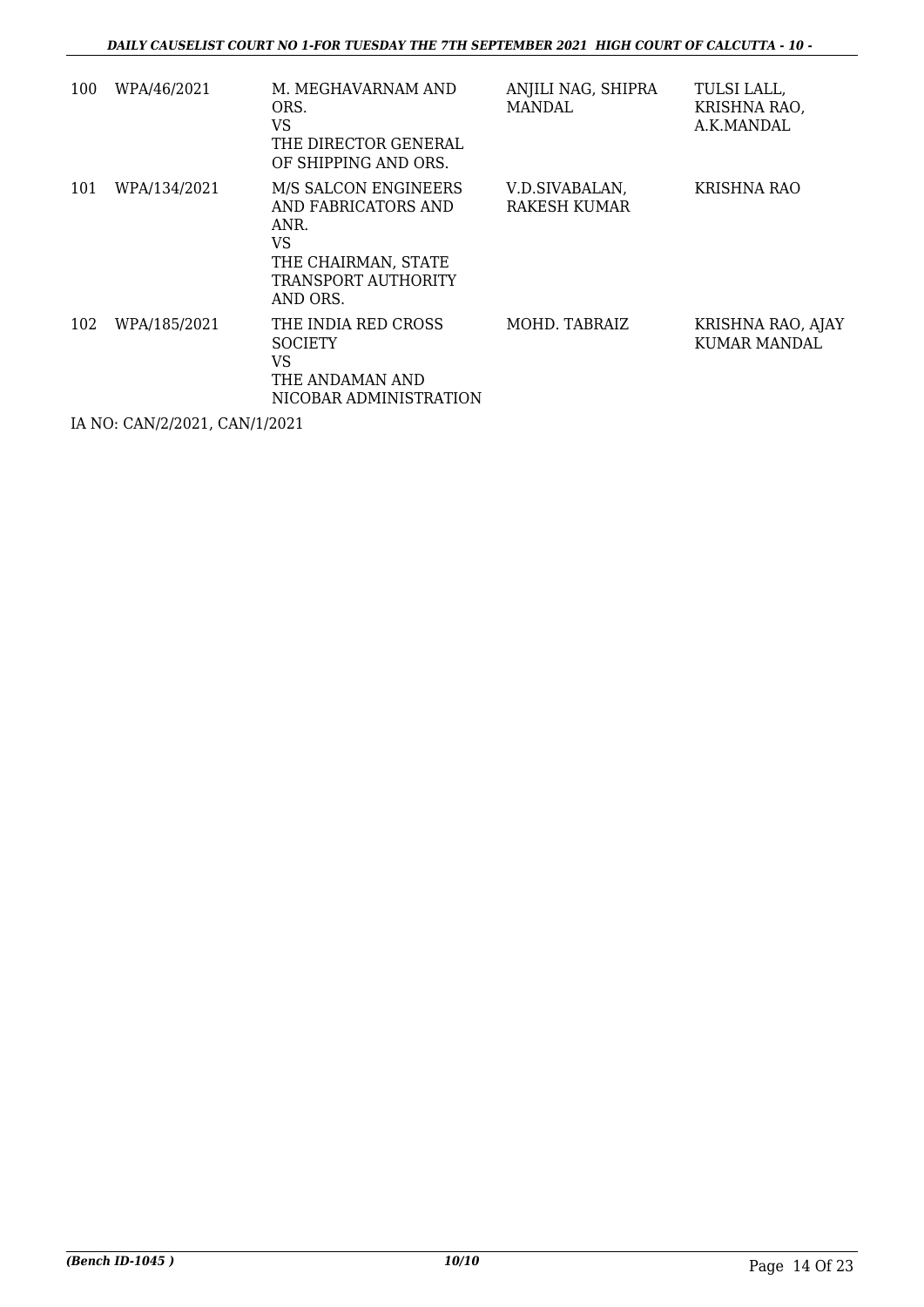

# Calcutta High Court **In The Circuit Bench at Port Blair**

## **Appellate Side**

**DAILY CAUSELIST For Tuesday The 7th September 2021**

#### **COURT NO. 2**

#### **SINGLE BENCH (SINGLE BENCH)**

#### **HON'BLE JUSTICE SHIVAKANT PRASAD**

|                | <b>TO BE MENTIONED</b> |                                                                                      |                                     |                                    |  |
|----------------|------------------------|--------------------------------------------------------------------------------------|-------------------------------------|------------------------------------|--|
| $\mathbf{1}$   | CRR/8/2021             | <b>SOHAG ROY</b><br><b>VS</b><br>THE STATE                                           | D.ILANGO                            |                                    |  |
|                |                        | <b>MOTION</b>                                                                        |                                     |                                    |  |
| $\overline{2}$ | CRR/18/2019            | <b>RUPESH KISHEN</b><br><b>VS</b><br>THE STATE                                       | RAKESH PAL GOBIND                   | <b>KRISHNA RAO</b>                 |  |
| 3              | CRR/27/2019            | <b>VINITA KUMARI</b><br><b>VS</b><br>N.KRISHNAN                                      | <b>KRISHNA RAO</b>                  | K.M.B.JAYAPAL                      |  |
|                | IA NO: CRAN/1/2021     |                                                                                      |                                     |                                    |  |
| 4              | CRR/2/2020             | <b>JANAK RAM</b><br><b>VS</b><br>SITAMMA AND ANR.                                    | R.P.GOBIND,<br>P.MENON              | KRISHNA RAO,<br>A.K.MANDAL         |  |
| 5              | CRR/6/2021             | ZUBAIR P.K.<br><b>VS</b><br>THE STATE                                                | MOHD. TABRAIZ                       | <b>KRISHNA RAO</b>                 |  |
| 6              | CRR/7/2021             | PARAMESHWARAN<br><b>VS</b><br>THE STATE                                              | K.M.B.JAYAPAL,<br>G.MINI            |                                    |  |
| 7              | WPA/4/2021             | A.R.GANAPATHI<br><b>VS</b><br>THE LIEUTENANT<br><b>GOVERNOR AND ORS.</b>             | <b>ANANDA HALDER</b>                | <b>KRISHNA RAO</b>                 |  |
| 8              | WPA/73/2021            | M.D. KASID ALI<br><b>VS</b><br>THE ANDAMAN AND<br>NICOBAR ADMINISTRATION<br>AND ORS. | <b>SUBIR KUMAR</b><br><b>GOLDER</b> | <b>KRISHNA RAO</b>                 |  |
| 9              | WPA/76/2021            | <b>RAM BHAJAN</b><br><b>VS</b><br>THE LIEUTENANT<br><b>GOVERNOR AND ORS.</b>         | K.M.B JAYAPAL                       | <b>AJAY KUMAR</b><br><b>MANDAL</b> |  |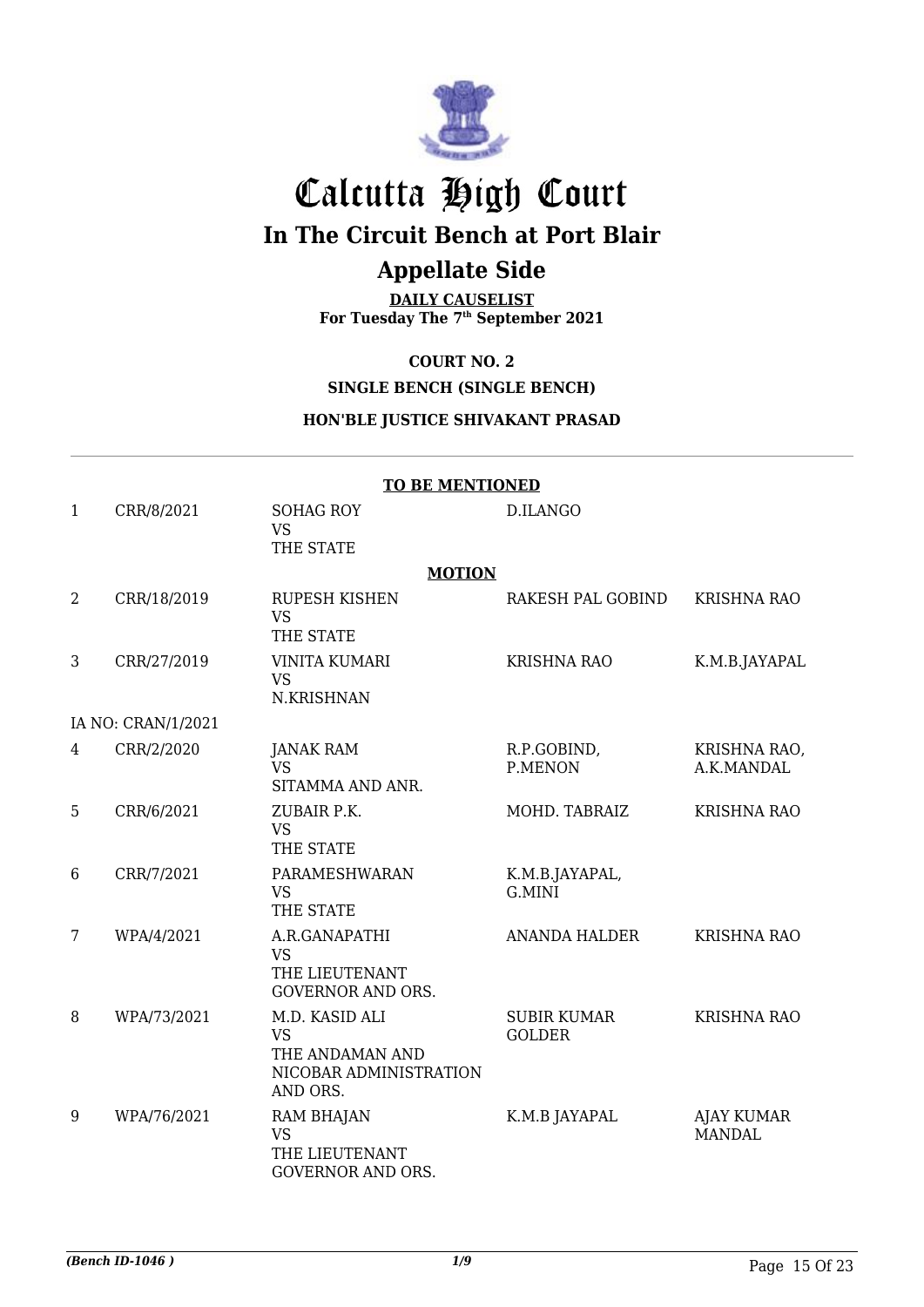| 10 | WPA/91/2021  | V.M. KUNJAMOO<br><b>VS</b><br>THE ANDAMAN AND<br>NICOBAR ADMINISTRATION<br>AND ORS.           | DEEP CHAIM KABIR,<br>S. AJITH PRASAD | <b>KRISHNA RAO</b>                       |
|----|--------------|-----------------------------------------------------------------------------------------------|--------------------------------------|------------------------------------------|
| 11 | WPA/104/2021 | SMTI. VELLAIAMMAL<br><b>VS</b><br>THE ANDAMAN AND<br>NICOBAR ADMINISTRATION<br>AND 03 ORS.    | R. ARUL PETER                        | <b>KRISHNA RAO</b>                       |
| 12 | WPA/117/2021 | FRANCIS KISPOTTA<br>VS<br>THE ANDAMAN AND<br>NICOBAR ADMINISTRATION<br>AND ORS.               | K.M.B.JAYAPAL,<br>G.MINI             | <b>KRISHNA RAO</b>                       |
| 13 | WPA/118/2021 | POULOUS ANAND<br><b>VS</b><br>THE ANDAMAN AND<br>NICOBAR ADMINISTRATION<br>AND ORS.           | K.M.B.JAYAPAL,<br>G.MINI             | <b>KRISHNA RAO</b>                       |
| 14 | WPA/119/2021 | <b>LORENCE MINJ</b><br><b>VS</b><br>THE ANDAMAN AND<br>NICOBAR ADMINISTRATION<br>AND ORS.     | K.M.B.JAYAPAL,<br>G.MINI             | <b>KRISHNA RAO</b>                       |
| 15 | WPA/120/2021 | DOMINIC BARLA<br>VS<br>THE ANDAMAN AND<br>NICOBAR ADMINISTRATION<br>AND ORS.                  | K.M.B.JAYAPAL,<br>G.MINI             | <b>KRISHNA RAO</b>                       |
| 16 | WPA/121/2021 | SUSANTI TIRKEY AND ORS.<br><b>VS</b><br>THE ANDAMAN AND<br>NICOBAR ADMINISTRATION<br>AND ORS. | K.M.B.JAYAPAL,<br>G.MINI             | <b>KRISHNA RAO</b>                       |
| 17 | WPA/122/2021 | MATEL MINJ AND ANR.<br><b>VS</b><br>THE ANDAMAN AND<br>NICOBAR ADMINISTRATION<br>AND ORS.     | K.M.B.JAYAPAL,<br>G.MINI             | KRISHNA RAO, AJAY<br><b>KUMAR MANDAL</b> |
| 18 | WPA/123/2021 | MANGAL GURIA AND ANR.<br>VS<br>THE ANDAMAN AND<br>NICOBAR ADMINISTRATION<br>AND ORS.          | K.M.B.JAYAPAL,<br>G.MINI             | K.M.B.JAYAPAL,<br>G.MINI                 |
| 19 | WPA/126/2021 | SMTI. PAVITRA KUMARI<br><b>VS</b><br>THE ANDAMAN AND<br>NICOBAR ADMINISTRATION<br>AND ORS.    | K.M.B.JAYAPAL AND<br>G. MINI         | <b>AJAY KUMAR</b><br><b>MANDAL</b>       |
| 20 | WPA/129/2021 | SHRI. MURUGESHAN<br><b>VS</b><br>THE ANDAMAN AND<br>NICOBAR ADMINISTRATION<br>AND ORS.        | MR. K. VIJAY KUMAR                   | AJAY KUMAR<br><b>MANDAL</b>              |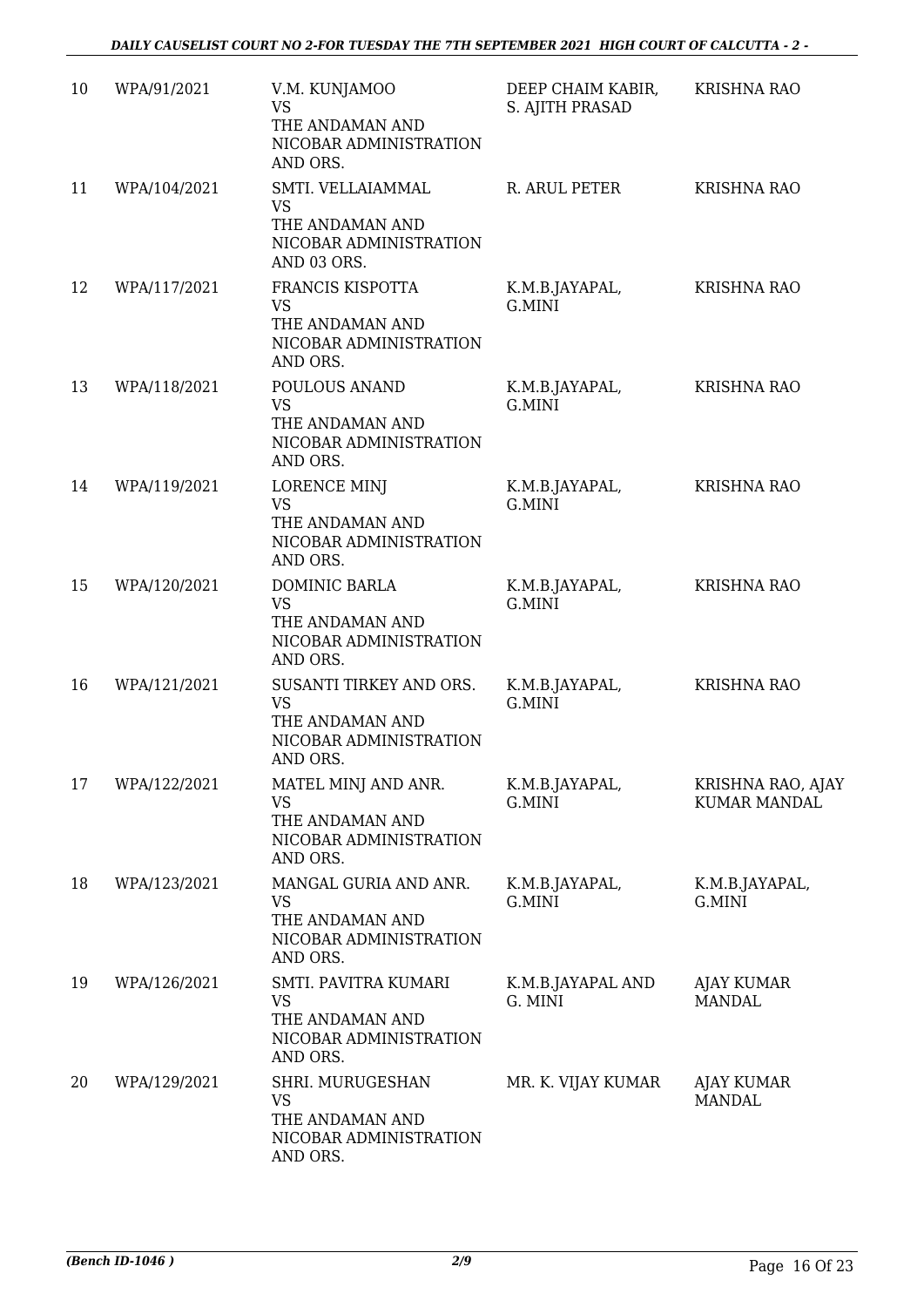| 21 | WPA/138/2021 | M.K.BANERJEE<br><b>VS</b>                                                                        | K.M.B.JAYAPAL,<br>G.MINI                               | <b>KRISHNA RAO</b>                 |
|----|--------------|--------------------------------------------------------------------------------------------------|--------------------------------------------------------|------------------------------------|
|    |              | ANDAMAN AND NICOBAR<br>ADMINISTRATION AND<br>ORS.                                                |                                                        |                                    |
| 22 | WPA/144/2021 | SHRI. SHEIK SAFIUL ISLAM<br><b>VS</b><br>THE TEHSILDAR                                           | MR. K. SABIR                                           |                                    |
| 23 | WPA/148/2021 | HOTEL SEASHELL AND<br><b>OTHERS</b><br><b>VS</b><br>THE LIEUTENANT<br><b>GOVERNOR AND OTHERS</b> | <b>ANJILI NAG</b>                                      | <b>KRISHNA RAO</b>                 |
| 24 | WPA/151/2021 | V.PANDI SELVI<br><b>VS</b><br>THE ANDAMAN AND<br>NICOBAR ADMINISTRATION<br>AND ORS.              | <b>SRIJA DAS</b>                                       | <b>KRISHNA RAO</b>                 |
| 25 | WPA/153/2021 | RAKESH KUMAR YADAV<br><b>VS</b><br>THE ANDAMAN AND<br>NICOBAR ADMINISTRATION<br>AND ORS.         | V.D.SIVABALAN, SRIJA<br><b>DAS</b>                     | <b>KRISHNA RAO</b>                 |
| 26 | WPA/156/2021 | SANJAY KUMAR<br><b>VS</b><br>THE ANDAMAN AND<br>NICOBAR ADMINISTRATION<br>AND ORS.               | R.P.GOBIND,<br>S.C.MISHRA                              | <b>AJAY KUMAR</b><br><b>MANDAL</b> |
| 27 | WPA/158/2021 | MUKUNDA MONDAL<br><b>VS</b><br>THE SECRETARY, STATE<br>TRANSPORT AUTHORITY<br>AND ORS.           | ARUN S. KUMAR                                          | <b>AJAY KUMAR</b><br><b>MANDAL</b> |
| 28 | WPA/160/2021 | <b>BALA CHANDRAN</b><br><b>VS</b><br>THE ANDAMAN AND<br>NICOBAR ADMINISTRATION<br>AND ORS.       | S.AJITH PRASAD,<br>D.C.KABIR                           | <b>KRISHNA RAO</b>                 |
| 29 | WPA/163/2021 | <b>SUNITA DEVI</b><br><b>VS</b><br>THE DIRECTOR,<br>DIRECTORATE OF<br>EDUCATION AND ORS.         | R.P.GOBIND,<br>S.C.MISHRA,<br>P.MENON,<br>P.A.M.SABITH |                                    |
| 30 | WPA/165/2021 | K.ABDULLA<br><b>VS</b><br>THE ANDAMAN AND<br>NICOBAR ADMINISTRATION<br>AND ORS.                  | <b>V.D.SIVA BALAN</b>                                  |                                    |
| 31 | WPA/167/2021 | RITA TIRKEY AND ORS.<br><b>VS</b><br>THE SECRETARY, PBMC<br>AND ORS.                             | K.SABIR                                                |                                    |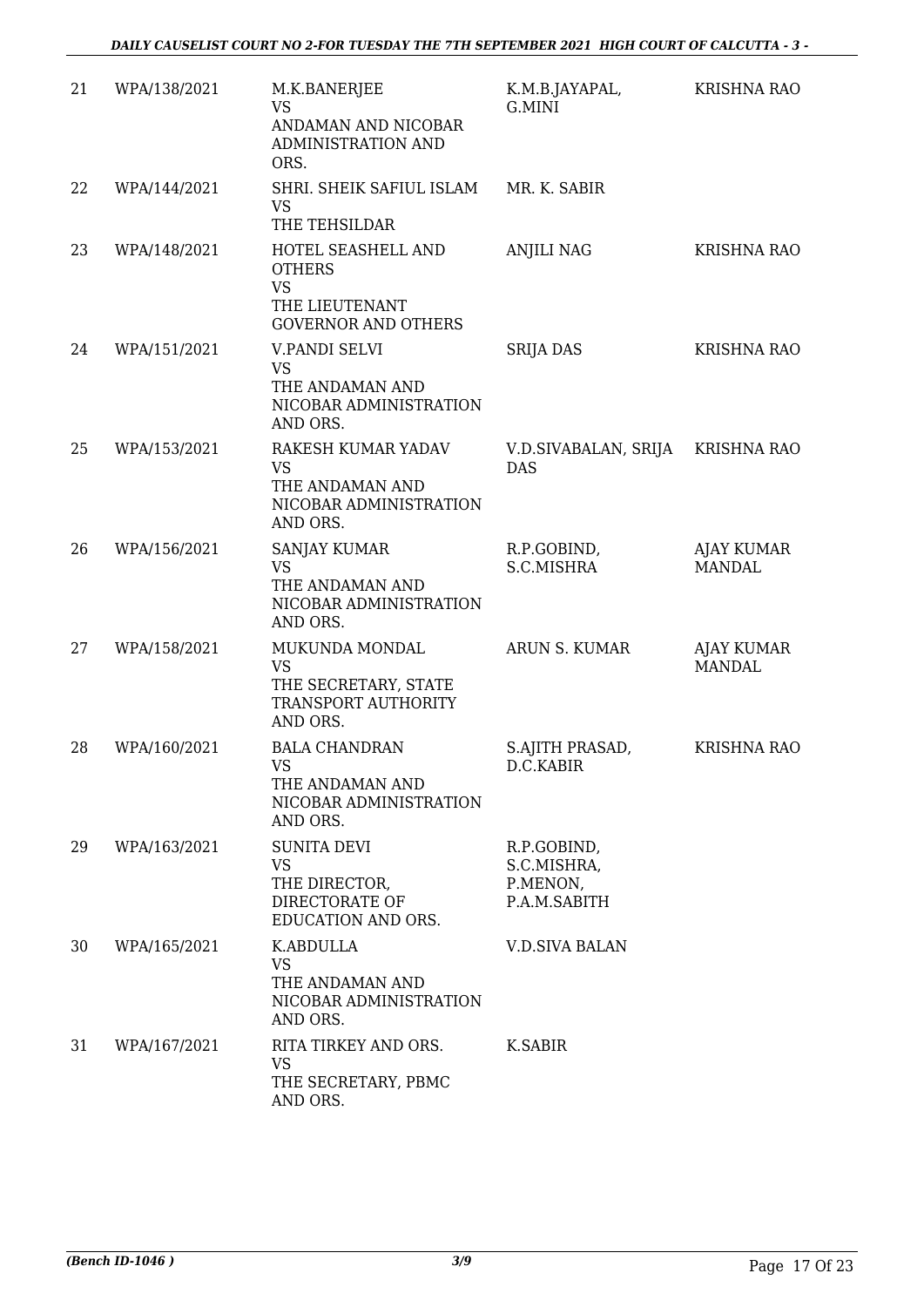| 32 | WPA/170/2021       | <b>SUSAMA KUNDU</b><br><b>VS</b><br>THE DEPUTY<br>COMMISSIONER AND ORS.                | ANJILI NAG,<br>V.K.BISWAS              |                                          |
|----|--------------------|----------------------------------------------------------------------------------------|----------------------------------------|------------------------------------------|
|    |                    | <b>APPLICATION</b>                                                                     |                                        |                                          |
| 33 | CRM/4/2021         | <b>B.VENKAT RAO</b><br><b>VS</b><br>THE STATE                                          | M.K.THAKUR, ANUP<br><b>CHAKRABORTY</b> |                                          |
| 34 | CRR/4/2020         | H.H.BEENA KUMARI<br><b>VS</b><br>DEEPAK RAM                                            | KAVITA TEWARI RAO                      |                                          |
|    | IA NO: CRAN/1/2021 |                                                                                        |                                        |                                          |
|    |                    | <b>FOR HEARING</b>                                                                     |                                        |                                          |
| 35 | CRA/14/2019        | THE STATE<br><b>VS</b><br>A.JOSEMON                                                    | <b>KRISHNA RAO</b>                     | <b>GOPALA BINNU</b><br><b>KUMAR</b>      |
|    | IA NO: CRAN/1/2021 |                                                                                        |                                        |                                          |
| 36 | CRA/6/2018         | THE STATE<br><b>VS</b><br><b>SANDIP KUMAR</b>                                          | KRISHNA RAO                            | <b>GOPALA BINNU</b><br><b>KUMAR</b>      |
| 37 | CRA/3/2019         | THE STATE<br><b>VS</b><br>A.MAHESHWAR RAO AND<br>ORS.                                  | A.S.ZINU                               | ANJILI NAG, GOPALA<br><b>BINNU KUMAR</b> |
| 38 | WPA/238/2019       | SMTI. PRIYA MINJ<br><b>VS</b><br>THE ANDAMAN AND<br>NICOBAR ADMINISTRATION<br>AND ANR. | K. M. B. JAYAPAL                       | <b>KRISHNA RAO</b>                       |
| 39 | WPA/109/2020       | <b>SASI KALA</b><br><b>VS</b><br>THE UNION OF INDIA AND<br>ORS.                        | K.M.B.JAYAPAL,<br>G.MINI               | <b>KRISHNA RAO</b>                       |
| 40 | CRA/1/2017         | SHRI. K. ESWAR RAO<br>VS<br>SHRI. K. G. SAM KUTTY                                      |                                        | A.K.CHAKRABORTY                          |
| 41 | CRR/1/2017         | THE STATE (CBI)<br><b>VS</b><br>NEWAZESH ALI AND ORS.                                  | RAKESH PAL GOBIND                      | <b>ARUL PRASANTH</b>                     |
|    | wt42 CRR/17/2018   | THE STATE (CBI)<br><b>VS</b><br>MAN MOHAN SINGH                                        | RAKESH PAL GOBIND                      | MOHD. TABRAIZ                            |
|    | wt43 CRR/18/2018   | THE STATE (CBI)<br><b>VS</b><br>PUSHPA RAJU                                            | RAKESH PAL GOBIND                      | <b>GOPALA BINNU</b><br><b>KUMAR</b>      |
|    | wt44 CRR/19/2018   | THE STATE (CBI)<br><b>VS</b><br>THOMAS HERENZ AND<br>ORS.                              | RAKESH PAL GOBIND                      | K.M.B.JAYAPAL                            |
| 45 | CRA/12/2019        | PRADEEP HALDER<br><b>VS</b><br>THE STATE                                               | D. ILANGO AND R.<br>PRADEEP            | <b>KRISHNA RAO</b>                       |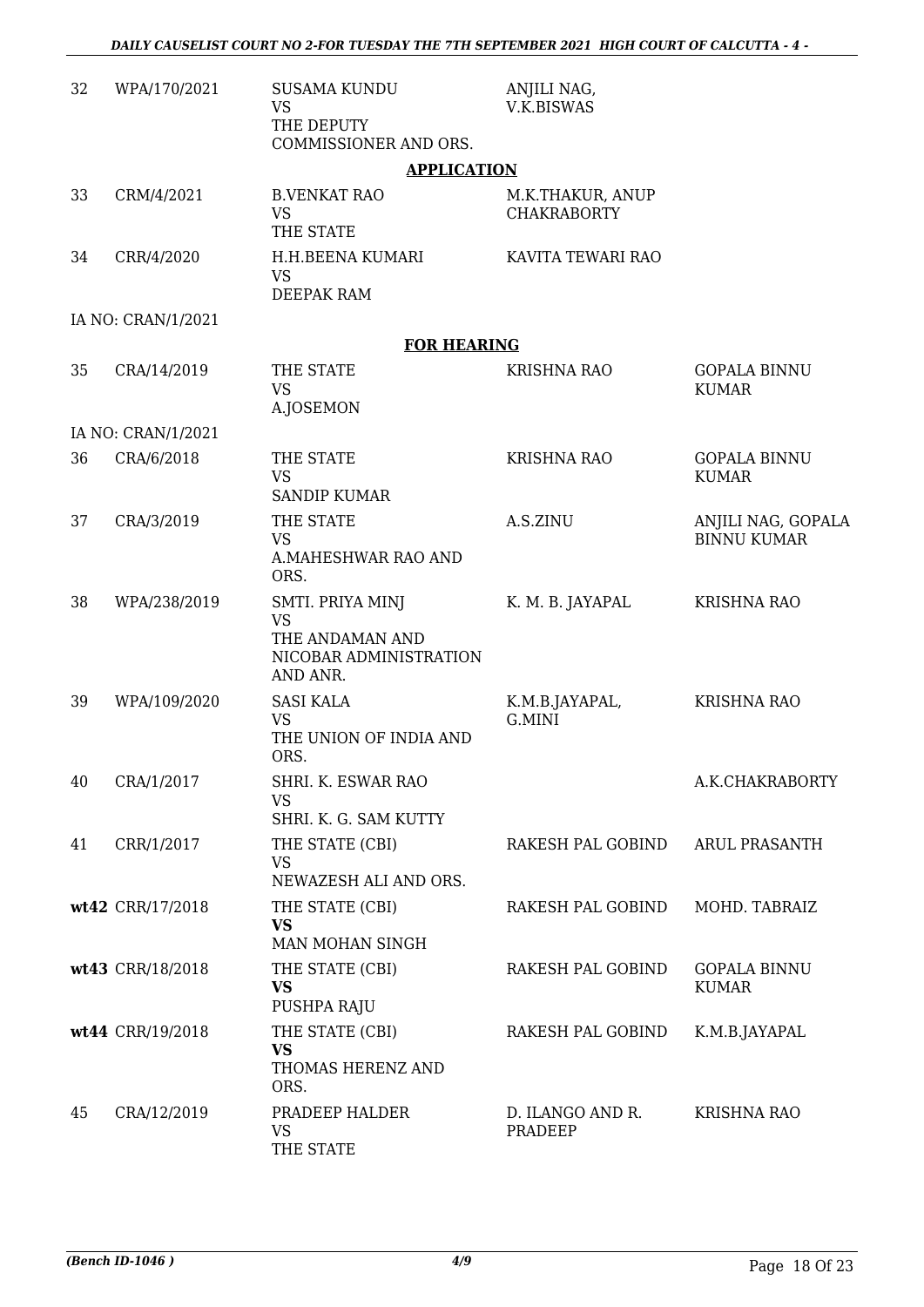#### *DAILY CAUSELIST COURT NO 2-FOR TUESDAY THE 7TH SEPTEMBER 2021 HIGH COURT OF CALCUTTA - 5 -*

| 46 | CRR/13/2019       | <b>B.RAJALAXMI AND ANR.</b>                                                                                                                | ARUL PRASANTH,                              | D.ILANGO, ANJILI                         |
|----|-------------------|--------------------------------------------------------------------------------------------------------------------------------------------|---------------------------------------------|------------------------------------------|
|    |                   | <b>VS</b><br>K.M.RAMESH                                                                                                                    | <b>DOLLY SARKAR</b>                         | <b>NAG</b>                               |
| 47 | CRR/31/2019       | SHRI. MOHD ASIF<br><b>VS</b><br>SMTI. MUBASHIRA                                                                                            | MRS. KAVITA TEWARI<br><b>RAO</b>            | MS. BABITA DAS                           |
| 48 | WPA/324/2019      | V.TRIMURTHY AND ORS.<br><b>VS</b><br>THE LIEUTENANT<br><b>GOVERNOR AND ORS.</b>                                                            | <b>ANJILI NAG</b>                           | ARUL PRASANTH                            |
|    | IA NO: CAN/1/2021 |                                                                                                                                            |                                             |                                          |
| 49 | WPA/20297/2019    | M/S ARYAN AQUA (INDIA)<br>PVT. LTD.<br><b>VS</b><br>THE ANDAMAN AND<br>NICOBAR ADMINISTRATION<br>AND ORS.                                  | <b>ANJILI NAG</b>                           | KRISHNA RAO, AJAY<br><b>KUMAR MANDAL</b> |
| 50 | WPA/33/2020       | N.YUSUF<br>VS<br>THE ANDAMAN AND<br>NICOBAR ADMINISTRATION<br>AND ORS.                                                                     | K.VIJAY KUMAR                               | <b>AJAY KUMAR</b><br><b>MANDAL</b>       |
| 51 | WPA/47/2020       | S.PONNAMMAL<br><b>VS</b><br>THE UNION OF INDIA AND<br>ORS.                                                                                 | DEEP CHAIM KABIR,<br>AJITH S. PRASAD        | <b>KRISHNA RAO</b>                       |
| 52 | WPA/54/2020       | <b>KISHEN RAM</b><br><b>VS</b><br>THE LIEUTENANT<br><b>GOVERNOR AND ORS.</b>                                                               | G. MINI AND K.M.B.<br><b>JAYAPAL</b>        |                                          |
| 53 | WPA/90/2020       | S. SHANMUGANATHAN<br>VS<br>ANDAMAN NICOBAR<br><b>ISLANDS INTEGRATED</b><br>DEVELOPMENT<br><b>CORPORATION LIMITED</b><br>(ANIIDCO) AND ANR. | GOPALA BINU KUMAR                           | <b>ANJILI NAG</b>                        |
| 54 | WPA/94/2020       | JOHN EKKA AND ORS.<br><b>VS</b><br>THE UNION OF INDIA AND<br>ORS.                                                                          | <b>GOPALA BINNU</b><br><b>KUMAR</b>         | <b>KRISHNA RAO</b>                       |
| 55 | WPA/96/2020       | P.VAIKUNTA RAO<br><b>VS</b><br>THE UNION OF INDIA AND<br>ORS.                                                                              | <b>GOPALA BINNU</b><br><b>KUMAR</b>         | <b>KRISHNA RAO</b>                       |
| 56 | WPA/100/2020      | DEV DASS @ DIVA DAS AND<br>ANR.<br><b>VS</b><br>THE ARBITRATOR AND ORS.                                                                    | Anjali Nag, Shipra<br>Mondal and R. Pradeep | <b>KRISHNA RAO</b>                       |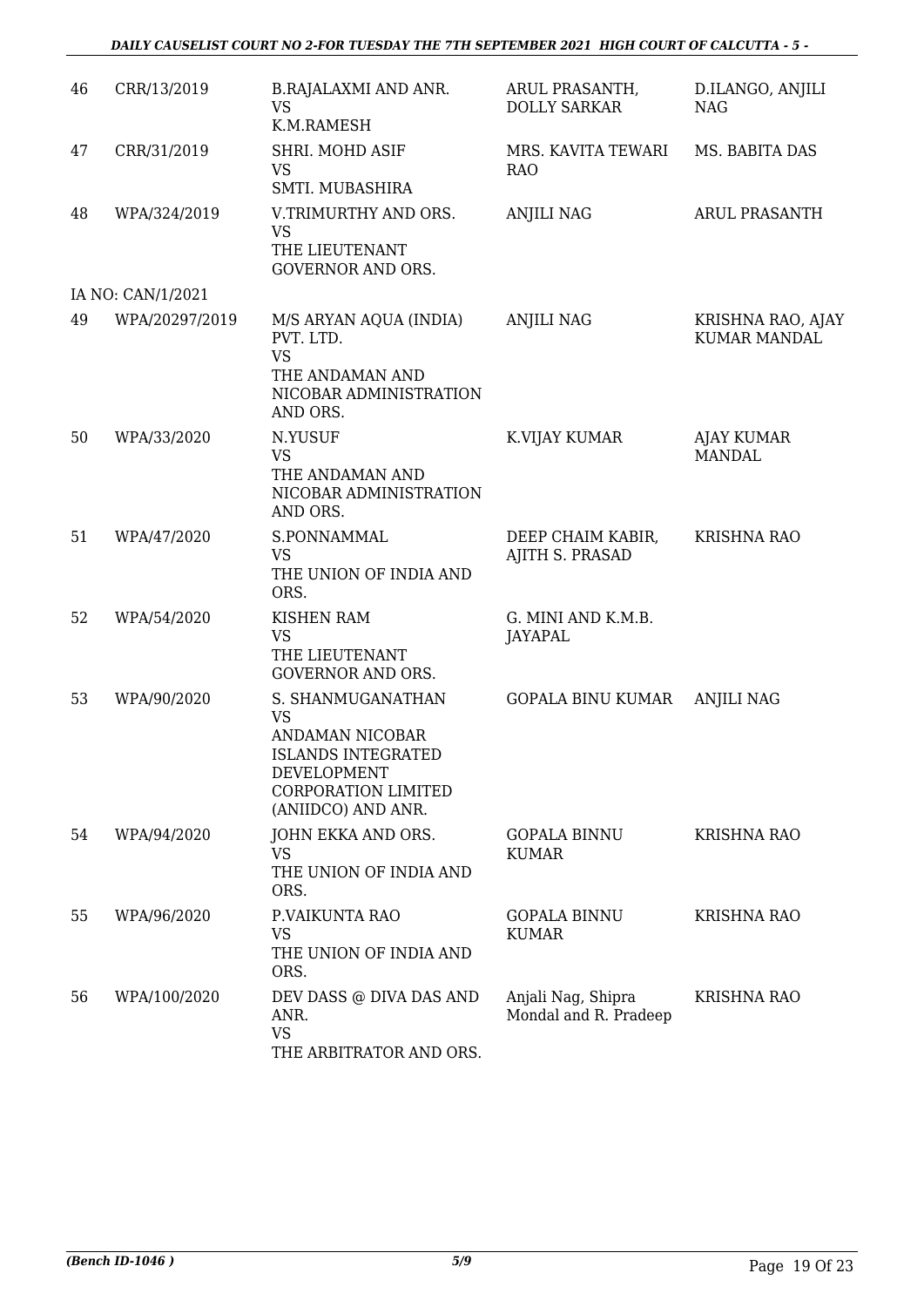*DAILY CAUSELIST COURT NO 2-FOR TUESDAY THE 7TH SEPTEMBER 2021 HIGH COURT OF CALCUTTA - 6 -* 

|    | wt57 WPA/101/2020 | DEVA DASS @ DIVA DAS<br>AND ANR.<br><b>VS</b><br>THE ARBITRATOR,<br>REGISTRAR COOPERATIVE<br>SOCIETIES AND ORS. | ANJILI NAG, SHIPRA<br>MANDAL, R.PRADEEP   | ARUL PRASANTH,<br><b>KRISHNA RAO</b>               |
|----|-------------------|-----------------------------------------------------------------------------------------------------------------|-------------------------------------------|----------------------------------------------------|
| 58 | WPA/119/2020      | <b>LALTA PRASAD</b><br>VS<br>THE LIEUTENANT<br><b>GOVERNOR AND ORS.</b>                                         | <b>ANANDA HALDER</b>                      | KRISHNA RAO,<br>A.K.MANDAL,<br>K.M.B.JAYAPAL       |
| 59 | WPA/122/2020      | S. K. MONIRUL ALI<br><b>VS</b><br>THE LT. GOVERNOR AND<br>ORS.                                                  | MOHAMMED<br><b>TABRAIZ</b>                | <b>KRISHNA RAO</b>                                 |
| 60 | WPA/124/2020      | M.KRISHNAN<br><b>VS</b><br>THE LIEUTENANT<br><b>GOVERNOR AND ORS.</b>                                           | MOHD. TABRAIZ                             | ARUL PRASANTH                                      |
| 61 | WPA/135/2020      | THE DIRECTOR OF<br><b>TRANSPORT</b><br><b>VS</b><br>SHIVNATH AND ORS.                                           | <b>KRISHNA RAO</b>                        | <b>G.BINNU KUMAR</b>                               |
| 62 | WPA/139/2020      | <b>RITA SIL</b><br><b>VS</b><br>THE ADMINISTRATOR<br>(LIEUTENANT GOVERNOR)<br>AND ORS.                          | <b>ANJILI NAG</b>                         | <b>ARUL PRASANTH</b>                               |
|    | wt63 WPA/190/2021 | <b>RITA SIL</b><br><b>VS</b><br>THE ADMINISTRATOR<br>(LIEUTENANT GOVERNOR)<br>AND ORS.                          | <b>ANJILI NAG</b>                         | <b>ARUL PRASANTH</b>                               |
| 64 | WPA/3052/2020     | PEARLESCENT MERITECH<br>PVT. LTD. AND ANR.<br>VS<br>UNION OF INDIA AND ORS.                                     | <b>ANJILI NAG</b>                         | <b>KRISHNA RAO</b>                                 |
| 65 | WPA/9132/2020     | SHAILAJA SINGH<br>VS<br>THE MEDICAL COUNCIL OF<br><b>INDIA AND ORS.</b>                                         | <b>GOPALA BINNU</b><br><b>KUMAR</b>       | KRISHNA RAO,<br>RAJINDER SINGH                     |
| 66 | WPA/9309/2020     | RDS PROJECT LIMITED AND<br>ANR.<br><b>VS</b><br>UNION OF INDIA AND ORS.                                         | PHIROZE EDULJI,<br>R.BHATTACHARYA         | ARUL PRASANTH,<br>ANJILI NAG, TULSI<br><b>LALL</b> |
| 67 | WPA/44/2021       | ASHA, ASSISTANT<br>ENGINEER-I<br><b>VS</b><br>THE LT. GOVERNOR AND<br>ORS.                                      | RAJINDER SINGH,<br><b>TAPAN KUMAR DAS</b> | KRISHNA RAO,<br>K.VIJAY KUMAR                      |
| 68 | WPA/83/2021       | <b>ABDUL SIDDIQUE</b><br>VS<br>THE LIEUTENANT<br>GOVERNOR AND ANR.                                              | MOHD. TABRAIZ                             | KRISHNA RAO, AJAY<br><b>KUMAR MANDAL</b>           |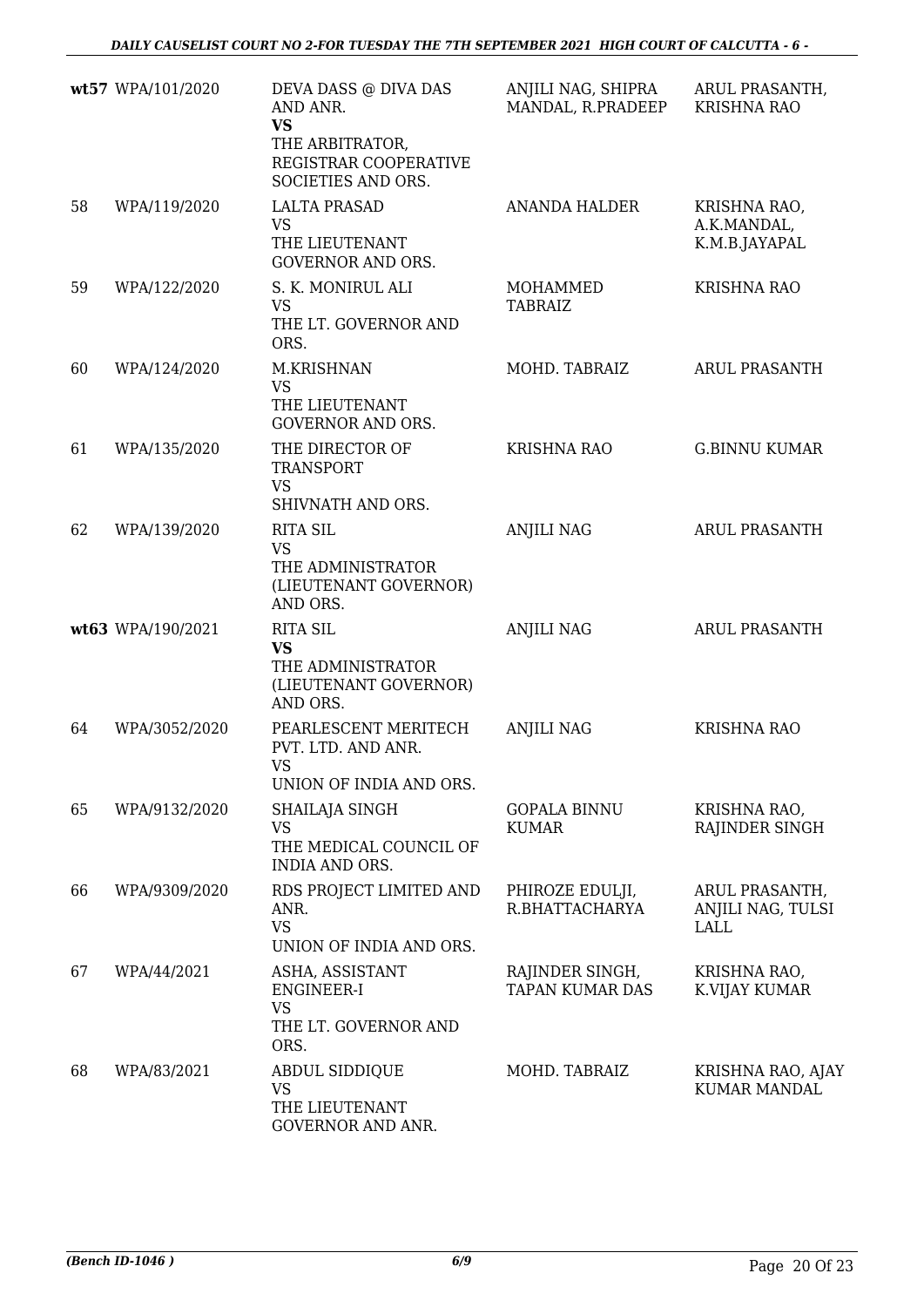#### *DAILY CAUSELIST COURT NO 2-FOR TUESDAY THE 7TH SEPTEMBER 2021 HIGH COURT OF CALCUTTA - 7 -*

| 69 | WPA/135/2021      | <b>GANGA DIN</b><br><b>VS</b><br>THE ANDAMAN AND<br>NICOBAR ADMINISTRATION<br>AND ORS.                                                  | K.M.B.JAYAPAL,<br>G.MINI                                                         | <b>AJAY KUMAR</b><br>MANDAL              |
|----|-------------------|-----------------------------------------------------------------------------------------------------------------------------------------|----------------------------------------------------------------------------------|------------------------------------------|
| 70 | WPA/186/2021      | <b>ESWAR RAO</b><br><b>VS</b><br>ANDAMAN AND NICOBAR<br>STATE COOPERATIVE BANK                                                          | MOHD. TABRAIZ                                                                    | KRISHNA RAO, AJAY<br><b>KUMAR MANDAL</b> |
|    | IA NO: CAN/1/2021 |                                                                                                                                         |                                                                                  |                                          |
| 71 | WPA/159/2014      | A.ZAHEED<br><b>VS</b><br>THE ANDAMAN AND<br>NICOBAR ADMINISTRATION<br>AND ORS.                                                          | K.M.B.JAYAPAL,<br>G.MINI                                                         | <b>ARUL PRASANTH</b>                     |
| 72 | WPA/63/2018       | M/S PANKAJ ENTERPRISES<br>AND ANR.<br><b>VS</b><br>ANDAMAN AND NICOBAR<br>ADMINISTRATION AND<br>ORS.                                    | RAJINDER SINGH,<br><b>TAPAN KUMAR DAS</b>                                        | <b>ANJILI NAG</b>                        |
|    | IA NO: CAN/1/2021 |                                                                                                                                         |                                                                                  |                                          |
| 73 | WPA/178/2018      | P.RENU<br><b>VS</b><br>THE STATE BANK OF INDIA<br>AND ORS.                                                                              | D.C.KABIR                                                                        | <b>ANJILI NAG</b>                        |
| 74 | WPA/282/2018      | <b>VANVIKAS EMPLOYEES</b><br>ASSOCIATION AND ORS.<br><b>VS</b><br>THE MINISTRY OF HOME<br>AFFAIRS AND ORS.                              | <b>GOPALA BINNU</b><br><b>KUMAR</b>                                              | TULSI LALL,<br><b>TASNEEM</b>            |
| 75 | WPA/94/2019       | ANDAMAN PLANTATIONS<br>AND DEVELOPMENT<br><b>CORPORATION PRIVATE</b><br>LIMITED AND ANR.<br><b>VS</b><br>THE UNION OF INDIA AND<br>ORS. | RAJA BASU<br>CHOUDHARY, JYOTI<br>SINGH, ASIF<br>HUSSAIN,<br><b>V.D.SIVABALAN</b> | <b>ARUL PRASANTH</b>                     |
|    | wt76 WPA/95/2019  | ANDAMAN PLANTATIONS<br>AND DEVELOPMENT<br><b>CORPORATION PRIVATE</b><br>LIMITED AND ANR.<br><b>VS</b><br>UNION OF INDIA AND ORS.        | RAJA BASU<br>CHOUDHARY, JYOTI<br>SINGH, ASIF<br>HUSSAIN,<br><b>V.D.SIVABALAN</b> | <b>ARUL PRASANTH</b>                     |
| 77 | WPA/113/2019      | K.RAJESH<br><b>VS</b><br>THE HONBLE LIEUTENANT<br><b>GOVERNOR AND ORS.</b>                                                              | <b>GOPALA BINNU</b><br><b>KUMAR</b>                                              | ARUL PRASANTH                            |
|    | wt78 WPA/115/2019 | V.LAXMI KANTA<br><b>VS</b><br>THE HONBLE LIEUTENANT<br>GOVERNOR AND ORS.                                                                | <b>GOPALA BINNU</b><br><b>KUMAR</b>                                              | ARUL PRASANTH                            |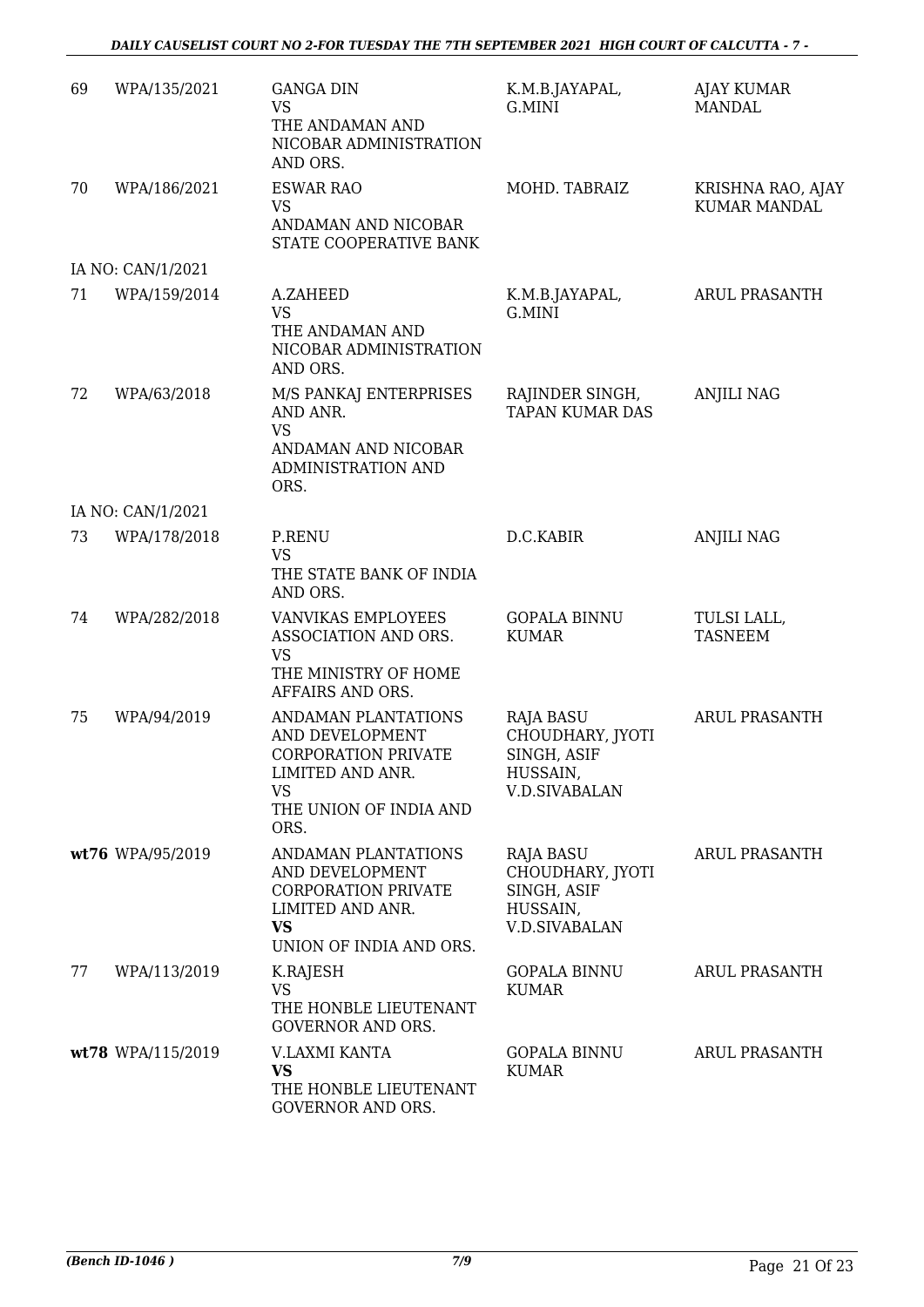|    | wt79 WPA/116/2019 | LINGA RAJU<br><b>VS</b><br>THE HONBLE LIEUTENANT<br><b>GOVERNOR AND ORS.4 ORS</b>                             | <b>GOPALA BINNU</b><br><b>KUMAR</b>              | <b>ARUL PRASANTH</b>                            |
|----|-------------------|---------------------------------------------------------------------------------------------------------------|--------------------------------------------------|-------------------------------------------------|
|    | wt80 WPA/118/2019 | <b>ARATI MONDAL</b><br><b>VS</b><br>THE HONBLE LIEUTENANT<br><b>GOVERNOR AND ORS.</b>                         | <b>GOPALA BINNU</b><br><b>KUMAR</b>              | <b>ARUL PRASANTH</b>                            |
|    | wt81 WPA/119/2019 | VIJAY LAXMI<br><b>VS</b><br>THE HONBLE LIEUTENANT<br><b>GOVERNOR AND ORS.</b>                                 | <b>GOPALA BINNU</b><br><b>KUMAR</b>              | <b>ARUL PRASANTH</b>                            |
| 82 | WPA/174/2019      | N. MANIMEKALAI AND ANR.<br><b>VS</b><br>THE KAMARAJ ENGLISH<br>MEDIUM SCHOOL                                  | <b>G. BINNU KUMAR</b>                            | M.P. KAMARAJ                                    |
|    | wt83 WPA/231/2019 | THE SECRETARY, KAMARAJ<br>ENGLISH MEDIUM SCHOOL<br><b>VS</b><br>N. MANIMEKALAI (EX-<br>CLERK) AND ANR.        | M.P. KAMARAJ                                     | G. BINNU KUMAR                                  |
| 84 | WPA/200/2019      | M/S. NEW BHARAT<br><b>ENGINEERING WORKS</b><br><b>VS</b><br>ANDAMAN AND NICOBAR<br>ADMINISTRATION AND<br>ORS. | DEEP CHAIM, KABIR,<br>S. AJITH PRASAD            | KRISHNA RAO, AJAY<br><b>KUMAR MANDAL</b>        |
| 85 | WPA/206/2019      | SUDEEP RAI SHARMA<br><b>VS</b><br>THE UNION OF INDIA AND<br>ORS.                                              | <b>GOPALA BINU KUMAR</b>                         | <b>S.GANGULY</b>                                |
| 86 | WPA/219/2019      | SMTI. JAI LAKSHMI<br><b>VS</b><br>THE ANDAMAN AND<br>NICOBAR ADMINISTRATION<br>AND ORS.                       | G. MINI AND<br>K.M.B.JAYAPAL                     |                                                 |
| 87 | WPA/227/2019      | A.MURUGESAN AND ORS.<br><b>VS</b><br>THE UNION OF INDIA AND<br>ORS.                                           | RAKESH PAL GOBIND,<br>S.C.MISHRA,<br>A.VENKATESH | TULSI LALL,<br>TASNEEM,<br><b>V.D.SIVABALAN</b> |
|    | wt88 WPA/152/2019 | ALOK KUMAR DAS AND<br>ORS.<br><b>VS</b><br>THE UNION OF INDIA AND<br>ORS.                                     | RAKESH PAL GOBIND,<br>S.C.MISHRA                 | TULSI LALL,<br>TASNEEM,<br><b>V.D.SIVABALAN</b> |
| 89 | WPA/243/2019      | KARTICK AND ORS.<br><b>VS</b><br>THE LIEUTENANT<br><b>GOVERNOR AND ORS.</b>                                   | ANJILI NAG, SHIPRA<br><b>MANDAL</b>              | <b>KRISHNA RAO</b>                              |
| 90 | WPA/248/2019      | <b>A.SUNDAR</b><br><b>VS</b><br>THE HONBLE LIEUTENANT<br>GOVERNOR AND ORS.                                    | <b>GOPALA BINNU</b><br><b>KUMAR</b>              | M.P.KAMARAJ                                     |